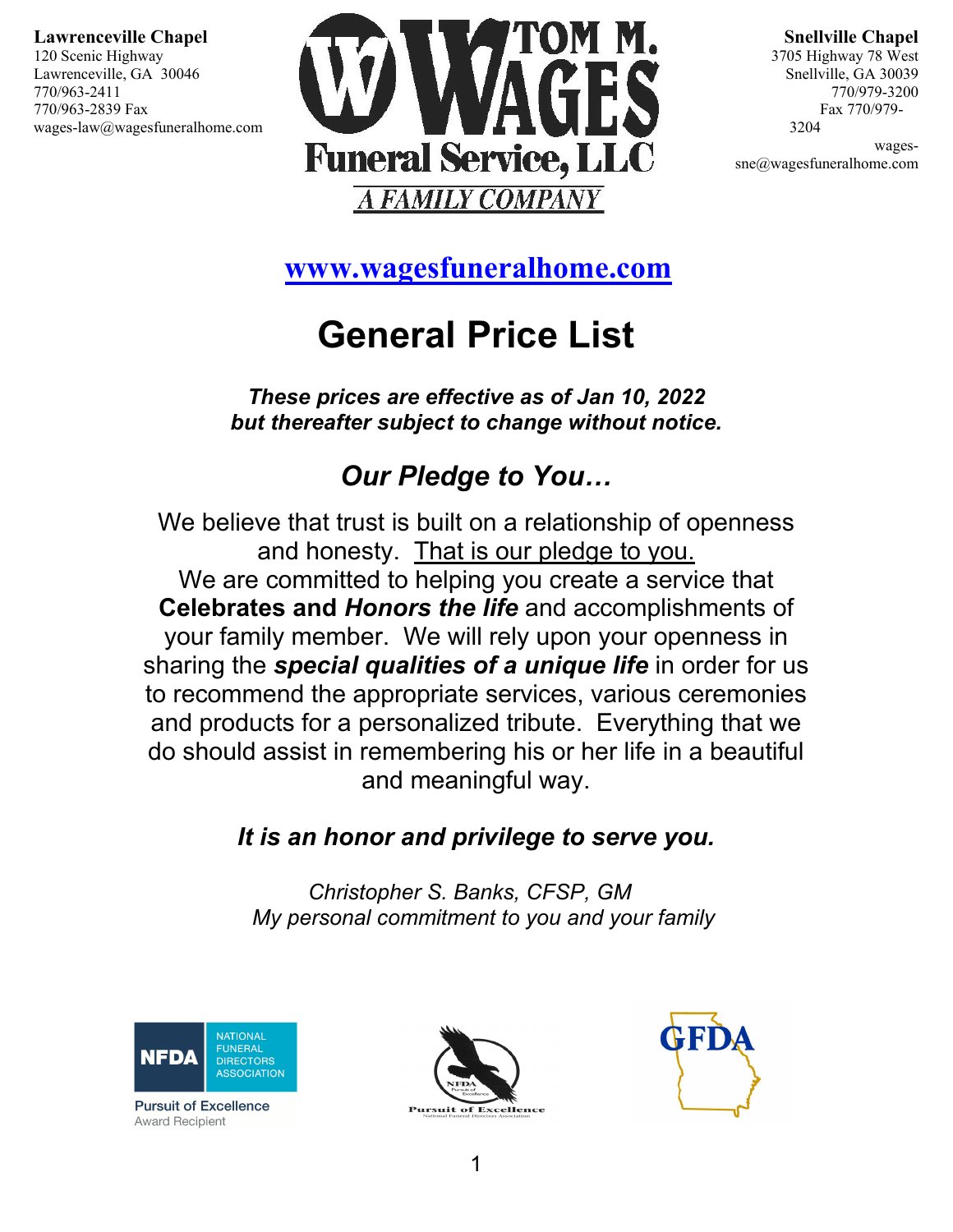# Tom M. Wages Funeral Service, LLC General Price List

### *Selecting Individualized Services*

**These prices are effective as of January 10, 2022 but thereafter subject to change without notice.**

The goods and services shown below are those we can provide to our customers. You may choose only the items you desire. **However, any funeral arrangements you select will include a charge for our basic services and overhead.** If legal or other requirements mean you must buy any items you did not specifically ask for, we will explain the reason in writing on the statement we provide describing the funeral goods and services you selected.

### *PROFESSIONAL SERVICES*

#### **Basic Services of Funeral Director and Staff………………………….\$3,995**

Our fee for the basic services of Funeral Director and Staff includes, but is not limited to:

- 24 hours per day/365 days per year availability of a funeral director and/or staff members to respond to initial request for services, arrangement conference with family or responsible party, and coordinating the arrangements for the service, tribute or gathering.
- Staff to advise, assist and recommend appropriate personalization or individualization of the services to commemorate the unique life of your loved one.
- Clerical assistance in the completion of various forms associated with a service, such as Social Security, Veterans Benefits, and insurance documentation.
- Obtaining and recording biographical information and statistical data.
- Preparation and transmission of obituary notice/editorial tribute in newspaper(s).
- Death certificate preparation, filing and securing the necessary permits, authorizations, consents and assignments.
- Initial caretaking and sheltering of the deceased for the first 24 hours.
- Coordination with those providing other services such as a hospital, nursing facility, assisted living, home/hospice facility, doctor's office, medical examiner/coroner office, cemetery, vault company, our crematory, clergy/celebrant, organist, pianist, soloist and others involved in the services and final disposition/memorialization.
- Administrative services, insurance, facility maintenance, utilities expenses, taxes, legal and accounting fees, record keeping, equipment and inventory expenses and governmental compliance (OSHA, ADA, etc.).

This fee for our basic services and overhead will be added to the total cost of the funeral arrangements you select. (This fee is already included in our charges for direct cremations, immediate burials, and forwarding or receiving remains.)

### **Reduced Basic Services of Funeral Director and Staff……………….…\$3,695** *(Immediate Burial, Receiving of Remains, and Cremation Plans)*

#### **Minimum Basic Services of Funeral Director and Staff....................... ..\$1,495** *(Forwarding of Remains)*

**Minimum Basic Services of Funeral Director and Staff…………..……...\$1,195** *(Direct Cremation)*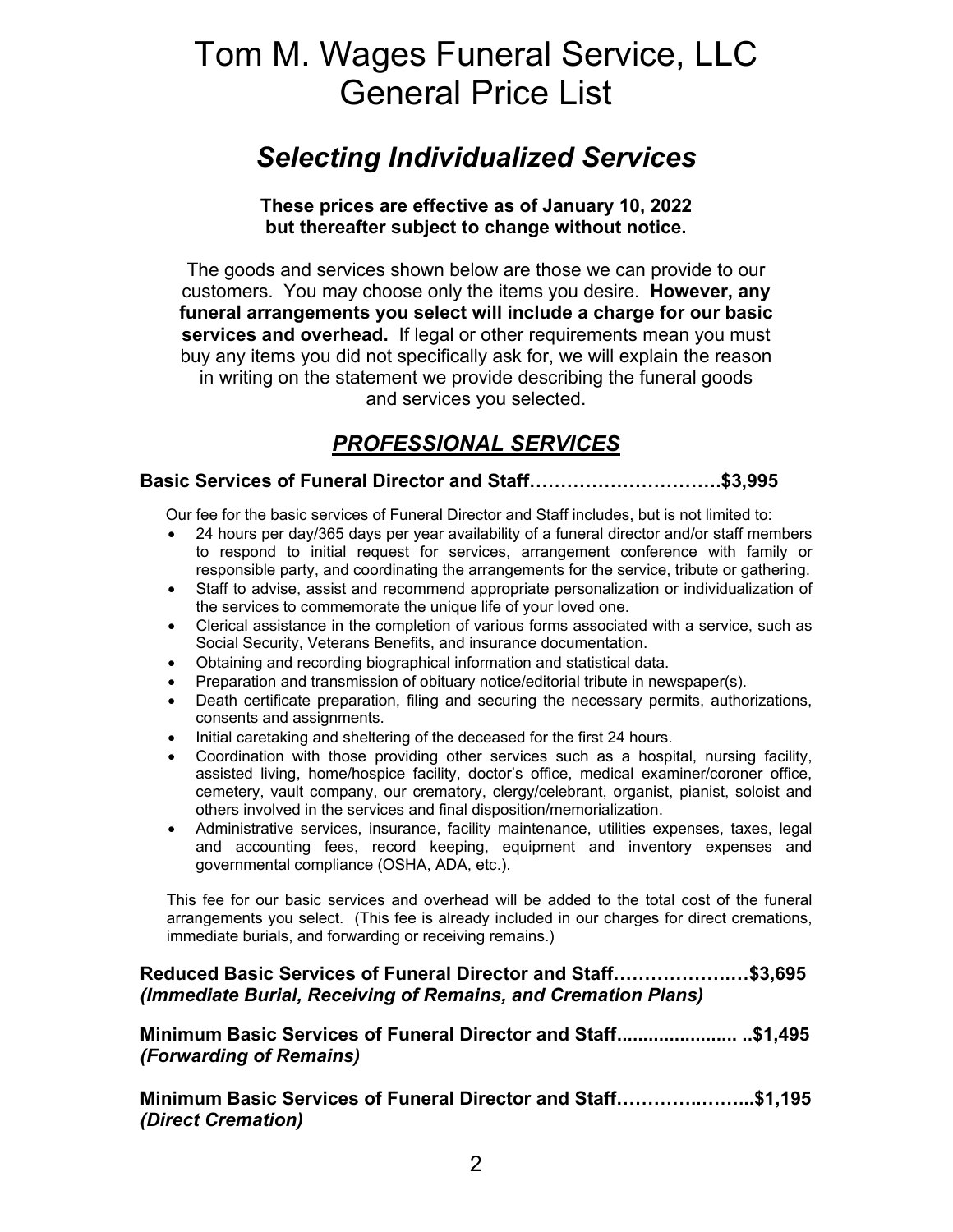### *CARE OF YOUR LOVED ONE*

*We require the use of licensed personnel to supervise all technical aspects of the services provided to those loved ones placed in our care. The utmost "attention to detail" is taken in all steps of the preparation process. Our facility is OSHA and state compliant. Our personnel and management take their role very serious and it shows in the dedication to each family we serve.*

#### **Embalming ................................................................................................. \$ 990**

Embalming is a chemical process that provides temporary preservation of the body and eliminates certain health hazards. The cleansing and replacement of an acceptable "memory picture" is part of the embalming process. This procedure must be completed by a licensed embalmer certified by the State of Georgia.

*Except in certain special cases, embalming is not required by law. Embalming may be necessary, however, if you select certain funeral arrangements, such as a funeral with viewing. If you do not want embalming, you usually have the right to choose an arrangement that does not require you to pay for it, such as direct cremation or immediate burial.*

#### **Cremation ................................................................................................... \$ 595**

The cremation casket or container that has been selected by the family is placed into the care of our crematory manager or assistant. Once placed into the cremation chamber, intense heat reduces the cremation casket or container and all contents into small fragments. These cremated remains are then placed in a processor and mechanically reduced in size. The cremated remains are placed into an urn or container that has been selected by the family. Disposition/ Final Memorialization then can be completed according to the family's wishes.

### **Other Preparation of the Deceased**

|           | Cosmetology, Dressing and Placement of Deceased in Casket (Casketing)                                                                                                            | \$220 |
|-----------|----------------------------------------------------------------------------------------------------------------------------------------------------------------------------------|-------|
|           |                                                                                                                                                                                  | \$220 |
|           |                                                                                                                                                                                  | \$220 |
|           | Readjustment, Repositioning, Reapplication of Cosmetics Following The                                                                                                            | \$220 |
|           | Preparation of Deceased for Forwarding to Another Funeral Home                                                                                                                   | \$220 |
|           |                                                                                                                                                                                  | \$220 |
| $\bullet$ | Additional Procedures for Organ/Bone Donors (No charge to family because<br>this cost would be incurred by the organ procurement agency.)\$ 220                                  |       |
|           | (If, for any reason, the unembalmed remains are to be held at the funeral home beyond<br>the initial 24 hour period in planning a service, this charge will be applied per day.) | \$220 |
|           | Custody and Sheltering of Remains (After The Initial First Day)\$ 220<br>(This nor day aborge will be applied an days when the funeral beme is in personalize                    |       |

*(This, per day, charge will be applied on days when the funeral home is in possession of remains, except for the initial 24 hour period, and any days when visitation or funeral ceremonies occur.)*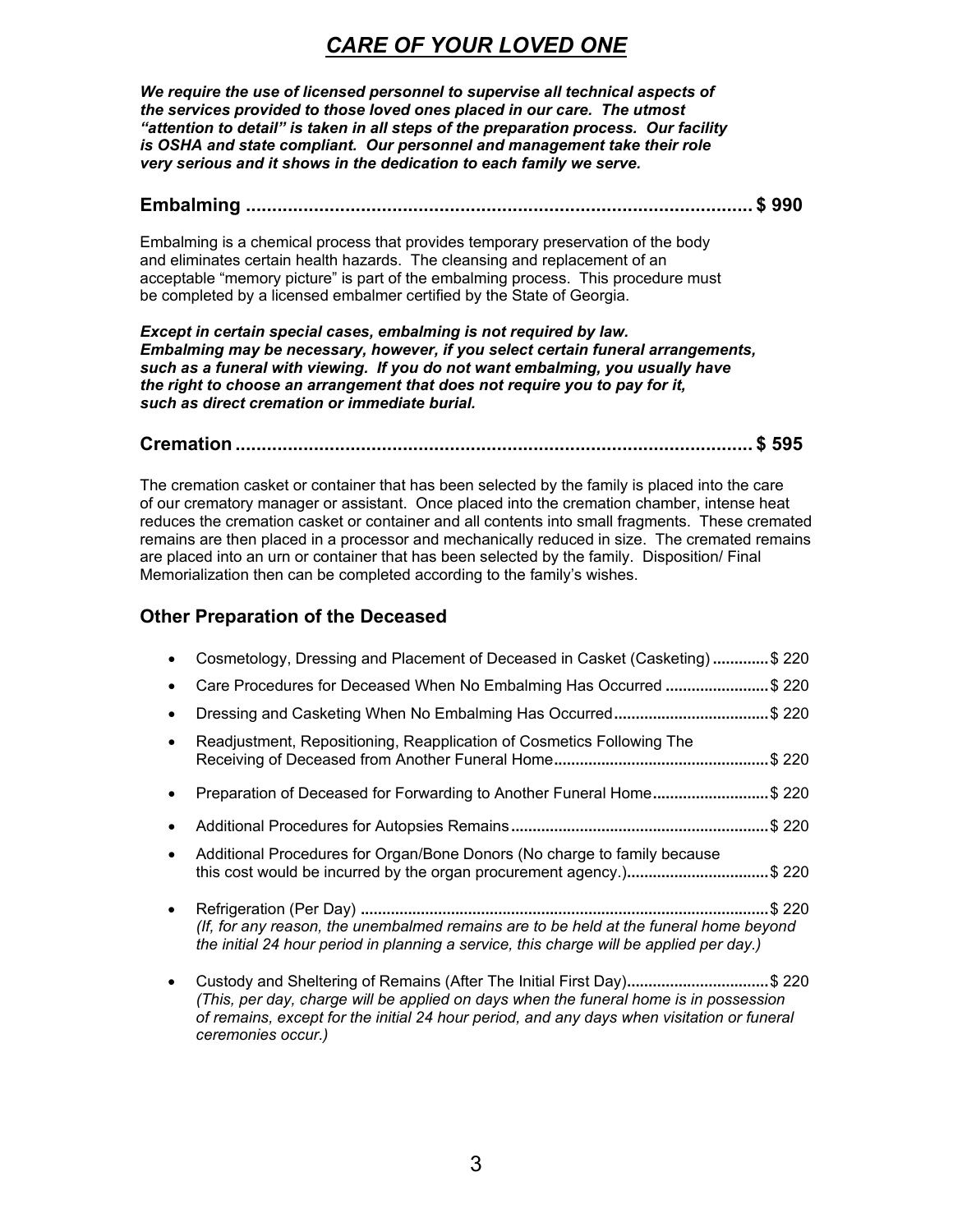### *USE OF FACILITES, EQUIPMENT AND STAFF*

*We believe the services of the funeral home are essential for the family to grieve properly. A personalized service provides a time to say goodbye, and just as important, a time for family and friends to remember and pay tribute to a life lived. Everyone leaves a legacy and it is that legacy that needs to be commemorated.*

### **A. VISITATION OR GATHERING\_\_\_\_\_\_\_\_\_\_\_\_\_\_\_\_\_\_\_\_\_\_\_\_\_\_\_\_\_\_\_\_\_\_**

### **Our Premises (Traditional Visitation Period)..........................................................**\$ 300

- Use of our facility for the viewing/visitation/gathering.
- Visitation with family and friends for an open or closed casket.
- Arrangement and display of floral tributes.
- Services of our staff to greet and direct your friends and guests during the complete time of the viewing/visitation/gathering.
- Use and maintaining services within our Community Room.

#### **Off Premises (Traditional Visitation Period)...........................................................**\$ 300

Services of our funeral director(s) and staff in coordinating and handling the visitation for family and friends at an off-site location providing the same level of service provided at our own location.

### **B. CEREMONY\_\_\_\_\_\_\_\_\_\_\_\_\_\_\_\_\_\_\_\_\_\_\_\_\_\_\_\_\_\_\_\_\_\_\_\_\_\_\_\_\_\_\_\_\_\_\_\_**

#### **Our Premises .............................................................................................................**\$ 300

- Use of our facility and equipment for the funeral ceremony.
- Coordinating the personalized tribute service with the various participants.
- The service being conducted by a licensed funeral director.
- Staff member(s) to assist the funeral director with arrangement of the floral tributes, placement of the family cars, directing the pallbearers, honorary escort, direction of friends and guests, and placement of the casket/urn for the service.
- Coordination of the procession to the committal site.

#### **Off Premises ..............................................................................................................**\$ 300

- Transportation and use of our equipment for the funeral ceremony.
- Coordinating the personalized tribute service with the various participants.
- The service being conducted by a licensed funeral director.
- Staff member(s) to assist the funeral director with arrangement of the floral tributes, placement of the family cars, directing the pallbearers, honorary escort, direction of friends and guests, and placement of the casket/urn for the service.
- Coordination of the procession to the committal site.

### **C. MEMORIAL SERVICE\_\_\_\_\_\_\_\_\_\_\_\_\_\_\_\_\_\_\_\_\_\_\_\_\_\_\_\_\_\_\_\_\_\_\_\_\_\_\_\_\_**

**Our Premises .............................................................................................................**\$ 300

- Use of our facility and equipment for the memorial service.
- Coordinating the memorial service with the various participants.
- The service being conducted by a licensed funeral director.
- Staff member(s) to assist the funeral director with arrangement of the floral tributes, placement of the urn for the service, and direction of friends and guests.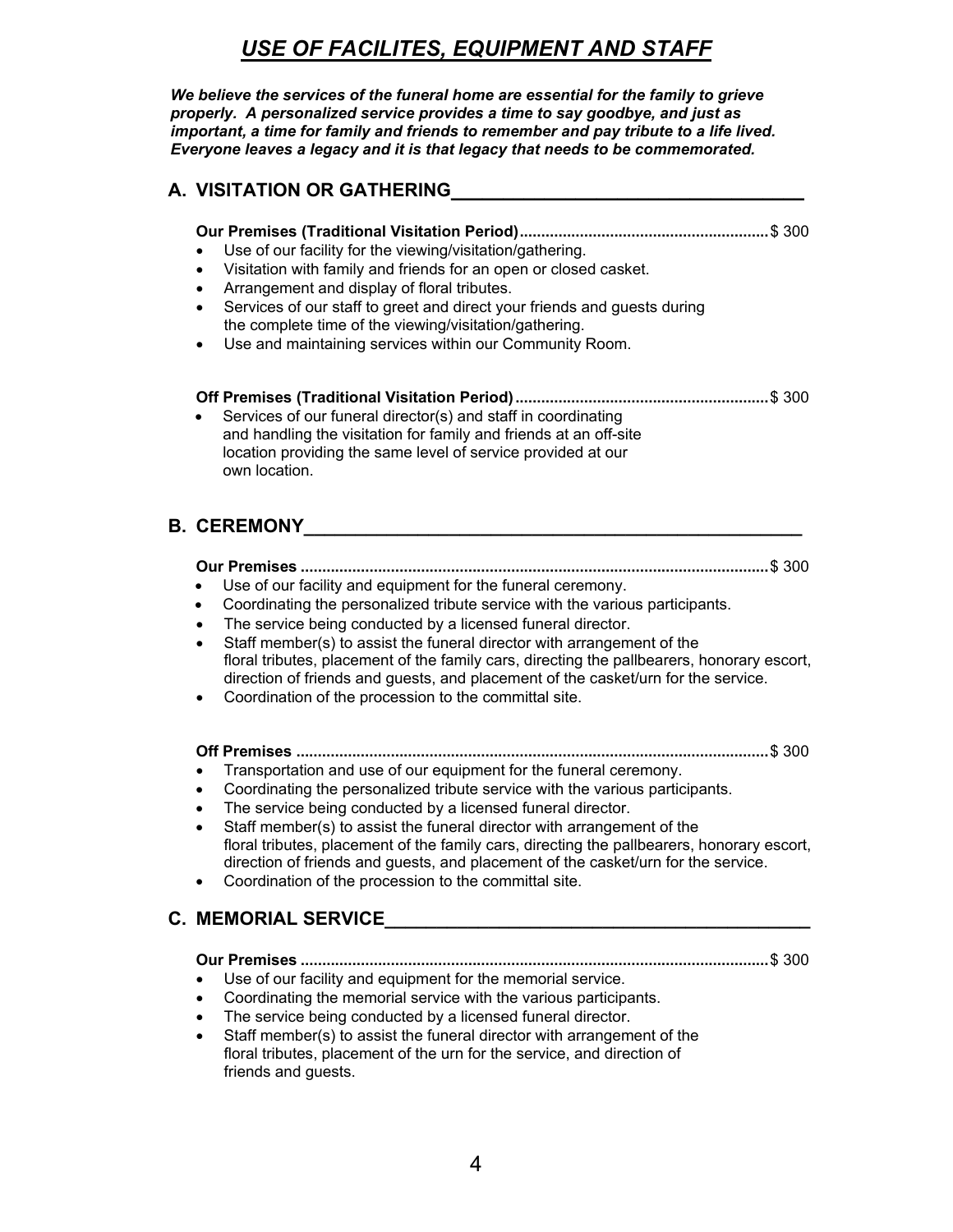- **Off Premises............................................................................................................................**\$ 300 • Transportation and use of our equipment for the memorial service.
	- Coordinating the personalized memorial service with the various participants.
	- The service being conducted by a licensed funeral director.
	- Staff member(s) to assist the funeral director with arrangement of the floral tributes, placement of the urn for the service, and direction of friends and guests.

### **D. GRAVESIDE SERVICE\_\_\_\_\_\_\_\_\_\_\_\_\_\_\_\_\_\_\_\_\_\_\_\_\_\_\_\_\_\_\_\_\_\_\_\_\_\_\_\_**

- **Our Services ..............................................................................................................**\$ 300
- Transportation and use of our equipment for the graveside service.
- Coordinating the graveside service with the various participants.
- The service conducted by a licensed funeral director.
- Staff member(s) to assist the funeral director with arrangement of the floral tributes, placement of the casket for the service, and direction of friends & guests.

### *USE OF TRANSPORTATION EQUIPMENT AND STAFF*

*(Add \$3.00 for each mile outside a 50 mile local service radius per vehicle from our location …charged only one-way.)*

- **A. Transfer of Deceased to Funeral Home ......................................**\$ 695
- **B. Funeral Coach to Final Destination.............................................**\$ 295
- **C. Limousine(s) Obtained From An Outside Service…**\$ EXACT CHARGE
- **D. Family Sedan(s) Obtained From An Outside Service…...**\$ EXACT CHARGE
- **E. Utility Vehicle ................................................................................**\$ 200 *(This vehicle is used for multiple tasks such as, but not limited to, the delivery of the death certificate for signature, taking the signed death certificate to get certified copies made for the next of kin, the delivery of flowers to a residence or other location, and all errands pertaining to the service for the deceased.)*

### **F. Transfer of Deceased to/from Atlanta International Airport......**\$ 395

- **G. Motorcycle Escort For Services** additional Motorcycles or mileage call for pricing
	- One Destination (Two Motorcycles) **...............................................................**\$ 350
	- Two Destinations (Two Motorcycles) **.............................................................**\$ 450
	- One Destination (Two Motorcycles) From Local Service Area to Georgia National Cemetery, Canton, GA**…………………………………….....**\$ 450
	- To Eternal Hills from the Snellville Chapel Only (One Motorcycle)**................**\$170

### *ADDITIONAL SERVICES*

### **Forwarding Remains to Another Funeral Home………………….\$ 3,750**

### *This charge includes:*

- Minimum Basic Services of Funeral Director and Staff **........................**\$ 1,495
- Embalming **...............................................................................................**\$ 990
- Transfer of Deceased to Funeral Home **..................................................**\$ 695 • Transfer of Deceased to Atlanta International Airport**..............................**\$ 395
- Shipping Container for Uncasketed Remains**..........................................**\$ 175  **(Air Tray for Casketed Remains………\$ 95)**

*(This charge does not include the use of our staff or facilities for a visitation, ritual, ceremony, or any other service or merchandise not specifically listed.)*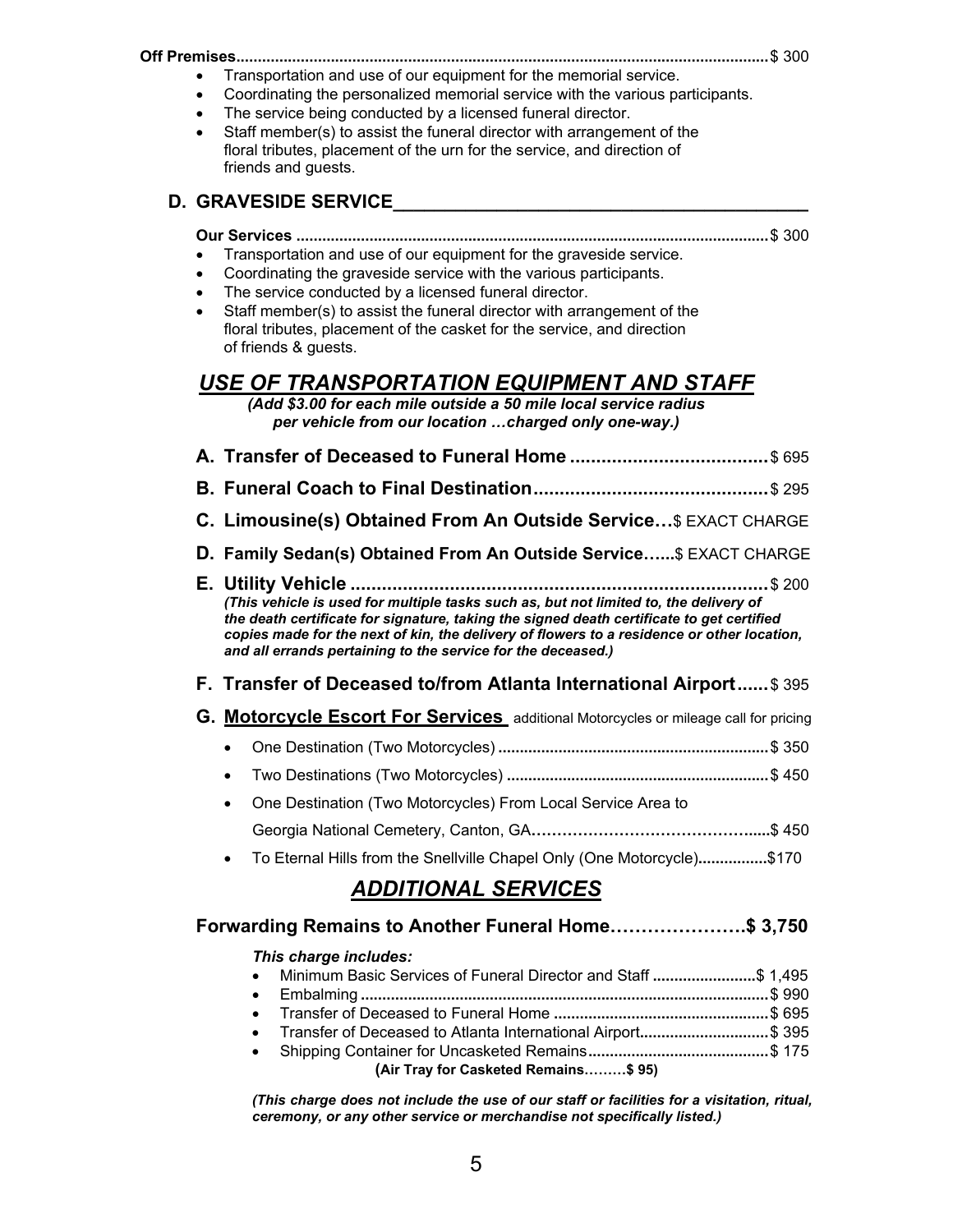|    | This charge includes:<br>Reduced Basic Services of Funeral Director and Staff\$ 2,795<br>$\bullet$<br>Readjustment, Repositioning, Reapplication of Cosmetics\$ 220<br>$\bullet$<br>$\bullet$<br>(This charge does not include the use of our staff and facilities for<br>a visitation, ritual, ceremony, or any other service or merchandise<br>not specifically listed.) |
|----|----------------------------------------------------------------------------------------------------------------------------------------------------------------------------------------------------------------------------------------------------------------------------------------------------------------------------------------------------------------------------|
|    |                                                                                                                                                                                                                                                                                                                                                                            |
|    | This charge (without ceremony) includes:                                                                                                                                                                                                                                                                                                                                   |
|    | Reduced Basic Services of Funeral Director and Staff\$ 2,795<br>$\bullet$                                                                                                                                                                                                                                                                                                  |
|    | Dressing and Casketing When No Embalming Has Occurs\$ 220<br>$\bullet$                                                                                                                                                                                                                                                                                                     |
|    | $\bullet$                                                                                                                                                                                                                                                                                                                                                                  |
|    | (This charge does not include the use of our staff and facilities for                                                                                                                                                                                                                                                                                                      |
|    | a visitation, ritual, ceremony, or any other service or merchandise                                                                                                                                                                                                                                                                                                        |
|    | not specifically listed.)                                                                                                                                                                                                                                                                                                                                                  |
|    |                                                                                                                                                                                                                                                                                                                                                                            |
| В. | Immediate Burial with a non-gasketed metal casket (starting at \$1495)\$4,600                                                                                                                                                                                                                                                                                              |
|    |                                                                                                                                                                                                                                                                                                                                                                            |
|    |                                                                                                                                                                                                                                                                                                                                                                            |
|    |                                                                                                                                                                                                                                                                                                                                                                            |
|    | The charge for a direct cremation (without ceremony) includes:                                                                                                                                                                                                                                                                                                             |
|    | $\bullet$                                                                                                                                                                                                                                                                                                                                                                  |
|    | Minimum Basic Services of Funeral Director and Staff\$1195<br>$\bullet$<br>$\bullet$                                                                                                                                                                                                                                                                                       |
|    | Care Procedures for Deceased When No Embalming Has Occurred \$220<br>$\bullet$                                                                                                                                                                                                                                                                                             |
|    | $\bullet$                                                                                                                                                                                                                                                                                                                                                                  |
|    | (If you want to arrange a direct cremation, you can use an alternative container.<br>Alternative containers encase the body and can be made of materials like<br>fiberboard or composition materials (with or without an outside covering). The<br>container we provide is a Transporter and is made of cardboard.                                                         |
| А. | Direct Cremation with container provided by purchaser\$ 2,905                                                                                                                                                                                                                                                                                                              |
|    | Direct Cremation with Transporter container selected from                                                                                                                                                                                                                                                                                                                  |
| В. | C. Direct Cremation plus casket selected from our funeral home\$ 2,905                                                                                                                                                                                                                                                                                                     |

*(Add \$3.00 for each mile outside a 50 mile local service radius per vehicle from our location …charged only one-way.)*

50 mile radius.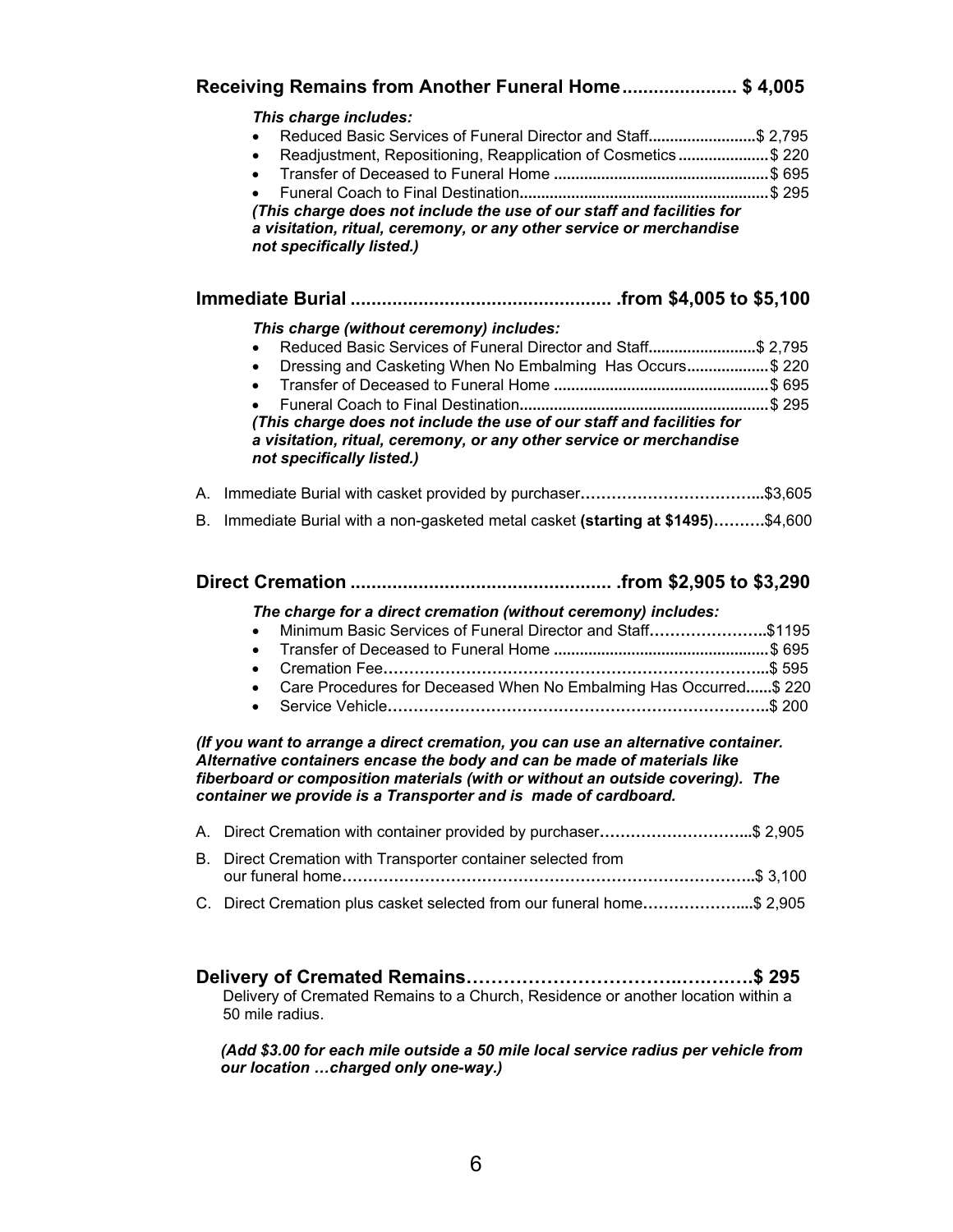### *MERCHANDISE LIST*

- **A. Caskets....................................................** range from 12,400 to \$ 995 (A complete price list will be provided at the funeral home.)
- **B. Caskets Designed for Cremation ..........** range from \$5,295 to \$ 995 (A complete price list will be provided at the funeral home.)
- **C. Infants and Children's Caskets .............** range from \$1,295 to \$ 195
- **D. Crematory's Minimum Cremation Container (Transporter).....** \$ 195
- **E. Outer Burial Containers…………………**range from \$13,995 to \$1,495 (A complete price list will be provided at the funeral home.)
- **F. Urns** (Full Size, Miniature & Infant)**..........** range from \$ 1,385 to \$ 50 (A complete price list will be provided at the funeral home.)
- **G. Urn Vaults ...............................................** range from \$ 1,230 to \$ 560 (A complete price list will be provided at the funeral home.)
- **H. Thumbies Keepsakes (Price Changes Daily)...**range from \$ 1,365 to \$ 41
- **I. Madelyn Jewelry (Price Changes Daily)……....**range from \$ 1,794 to \$ 90
- **J. Heartfelt Keepsakes…………………………….…...………...**\$185 to 79
- **K. Wilbert Jewelry.......................................... .**range from \$ 510 to \$ 90

#### **NOTE: 6% Gwinnett/Georgia Sales Tax Is Applied To All Merchandise (subject to change)**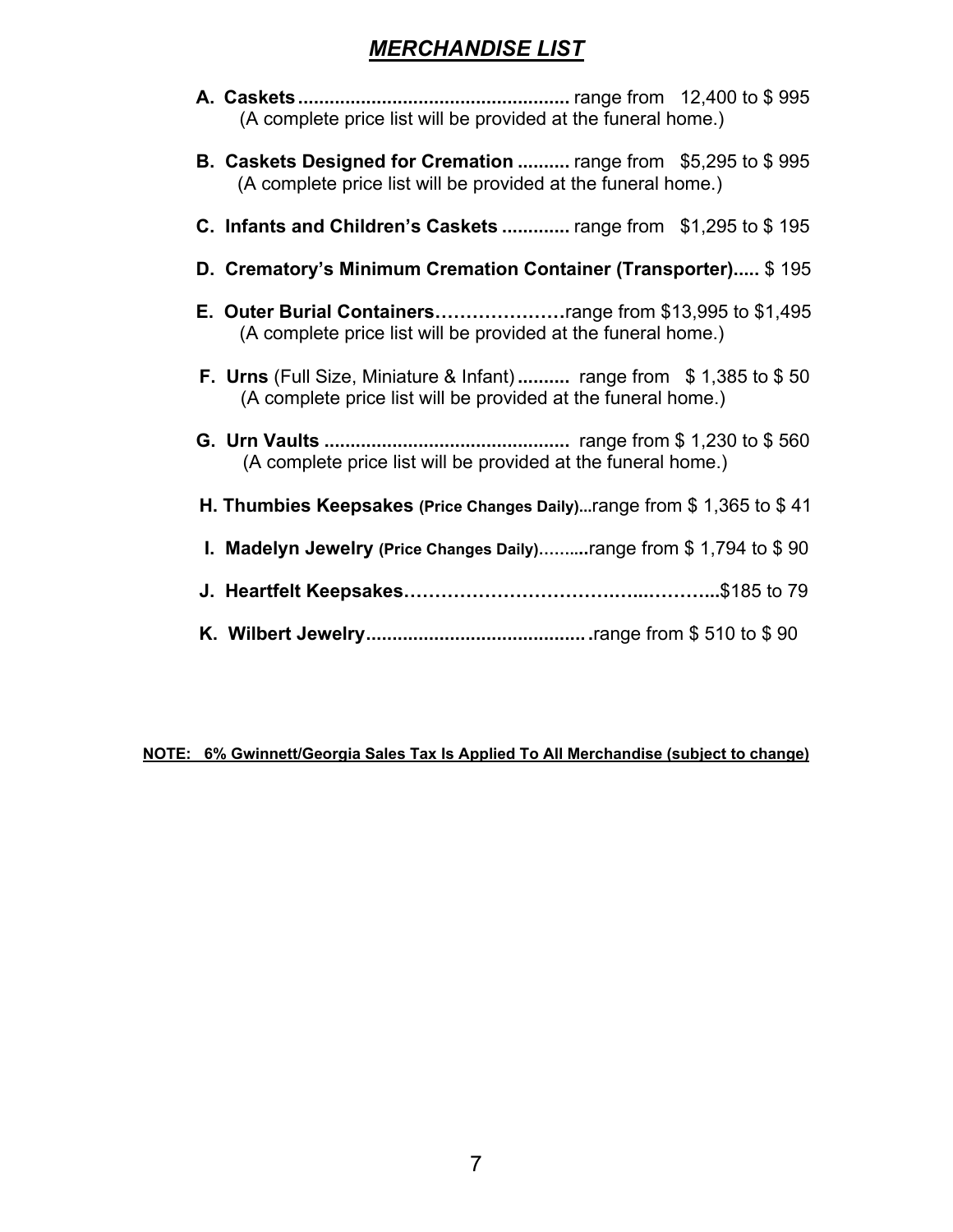### *OTHER SERVICES, MERCHANDISE & ACCESSORY ITEMS*

|                      | Register Book, 16x20 Portrait, 5x7 Unframed Prints, Memorial Folders,<br>Acknowledgment Cards, Laminated Obituaries, and Memorial DVD.<br>Professionally Printed: Register Book, Memorial Folders,<br>Acknowledgement Cards, and Laminated Obituaries; 16x20 Portrait, 5x7<br>Unframed Prints, Memorial DVD, Porcelain Ornaments, and Standard<br>Memorial Folders (Visitation). |
|----------------------|----------------------------------------------------------------------------------------------------------------------------------------------------------------------------------------------------------------------------------------------------------------------------------------------------------------------------------------------------------------------------------|
|                      | <b>E.</b> Customized Service Programs:                                                                                                                                                                                                                                                                                                                                           |
|                      | $\bullet$<br>F. Laminated Obituary Notice (\$5 each/minimum order of 4) \$ 20<br>H. DVD Memorial Tribute (1-60 Pictures) \$95  (60-120 Photos) Additional \$ 85<br>I. Video Taping of Funeral/Memorial/Tribute Service\$ 300 & Up                                                                                                                                                |
| S.                   | L. Crematory's Minimum Cremation Container (Transporter)\$ 195<br>N. Combination Container Required by Airlines for Forwarding Remains  \$175<br>P. Metal Ziegler Case for Shipment of Unembalmed Remains\$ 695<br>Q. Care Pouch for Transfer of Deceased to/from Medical Examiner's Facility \$120<br>Forwarding of Cremated Remains (One day express mail)\$ 95 & Up           |
| Τ.<br>U.<br>V.<br>W. | <b>Casket Cap Panel for Personalization:</b><br>$\bullet$                                                                                                                                                                                                                                                                                                                        |
|                      | X. Services associated with a ground burial interment when the Company we                                                                                                                                                                                                                                                                                                        |
|                      | use digs the Grave (This is a Cash Advance):<br>٠<br>$\bullet$<br>$\bullet$<br>(Placement of tents, chairs, artificial grass, and other equipment<br>necessary to install the vault &/or casket for committal at the gravesite.)<br>٠<br>٠<br>$\bullet$<br>$\bullet$<br>$\bullet$<br>$\bullet$<br>٠                                                                              |

**NOTE: The above listed charges do not apply to a perpetual care cemetery. Each family must go and make the necessary arrangements for the services provided by the perpetual care cemetery. Other charges listed may be subject to change without notice.**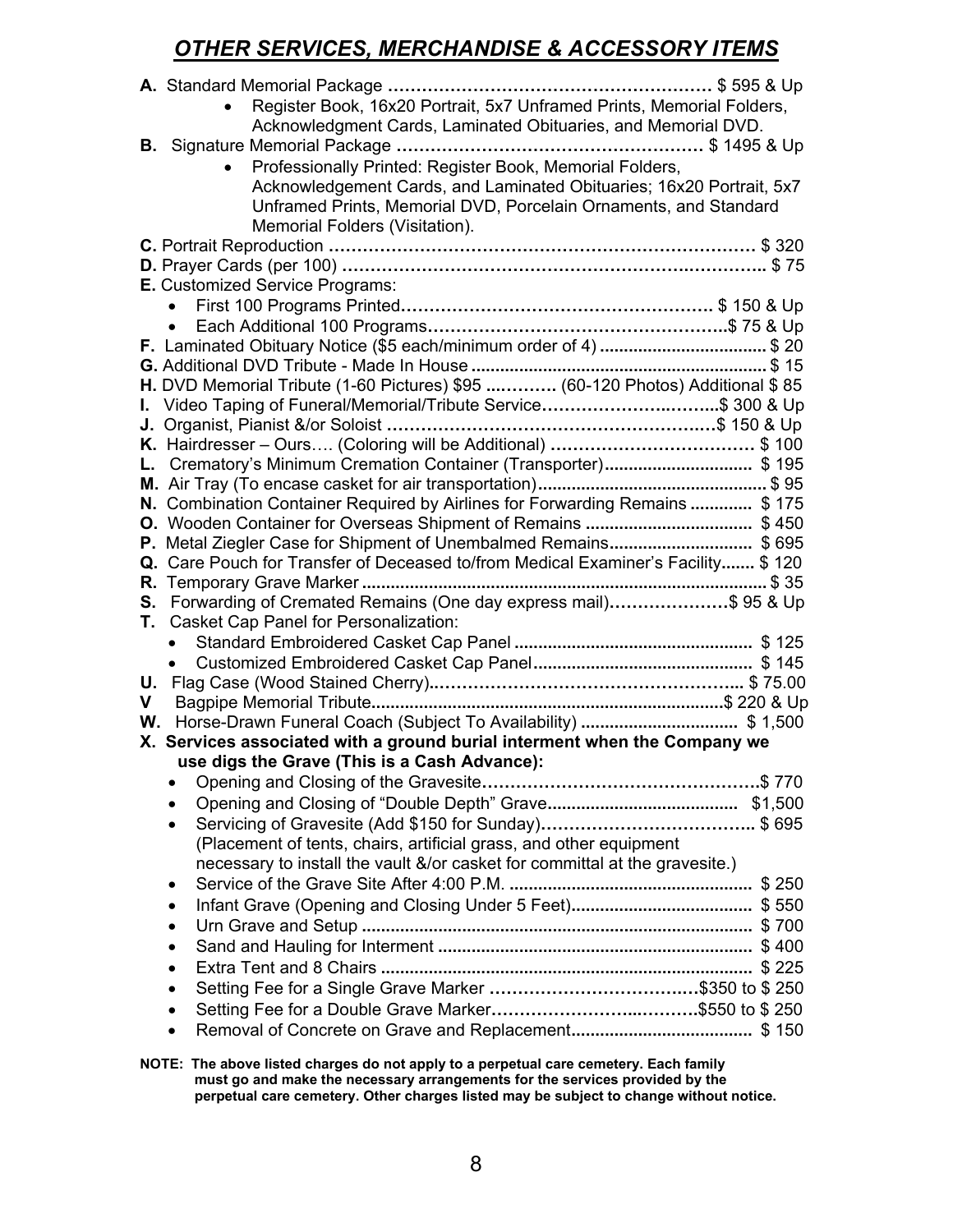### *APPROVED GREEN BURIAL COUNCIL SERVICE PROVIDER*

Tom M. Wages Funeral Service, LLC, recognizes and embraces the trend towards end of life rituals that are sustainable for the planet, environmentally friendly, and meaningful for the family. We encourage families that want this type of service to be active participants in the care of their loved one and in the celebration of their life.

Our firm makes available several "green" burial options and follows guidelines set forth by Green Burial that encourages the use of burial grounds as a means of facilitating the restoration, acquisition, and stewardship of natural areas throughout the United States. For such arrangements, formaldehydebased embalming is prohibited as is the use of metal or concrete grave liners, burial-vaults, or other permanent burial containers. Caskets, coffins or alternative containers used to enclose and transport the dead are made of bio-degradable materials and are available in a range of prices. Home wakes, public visitations, church funerals and graveside services are options that may be arranged within the limited time frame green burial allows. As with all of our service and merchandise offerings, detailed price information for each component is itemized on this General Price List and our Casket Price List.

#### **Our charge for a conservation burial ground graveside for all faiths on the grounds of the Honey Creek Woodlands (Conyers, GA) or Any Other Eco-Friendly Cemetery is as follows**: *THE FAMILY WILL SELECT THE BURIAL SPACE AT THE CEMETERY AND MAKE PAYMENT DIRECTLY TO CEMETERY.*

| • Basic Services of Funeral Director and Staff\$ 3,295        |  |
|---------------------------------------------------------------|--|
| • Refrigeration of the Deceased for each 24 Hour Period\$ 220 |  |
|                                                               |  |
| • Use of our Facilities for a Private Family Visitation       |  |
| and Gathering on the Day of the Graveside Service \$400       |  |
|                                                               |  |
|                                                               |  |
| • Service Vehicle for Flowers and Other Errands \$ 200        |  |
|                                                               |  |

### **Selection of a Bio-Degradable Casket: .........range from \$1,900 to \$1,450**

### **(THIS SERVICE PLAN** *DOES NOT* **INCLUDE USUAL CHARGES ASSOCIATED WITH A CHAPEL; GRAVESIDE)**

**NOTE:** *This charge does not include sales tax on any merchandise, does not include a stationery package or any third party expenses; such as newspaper notices, certified death certificates, etc.*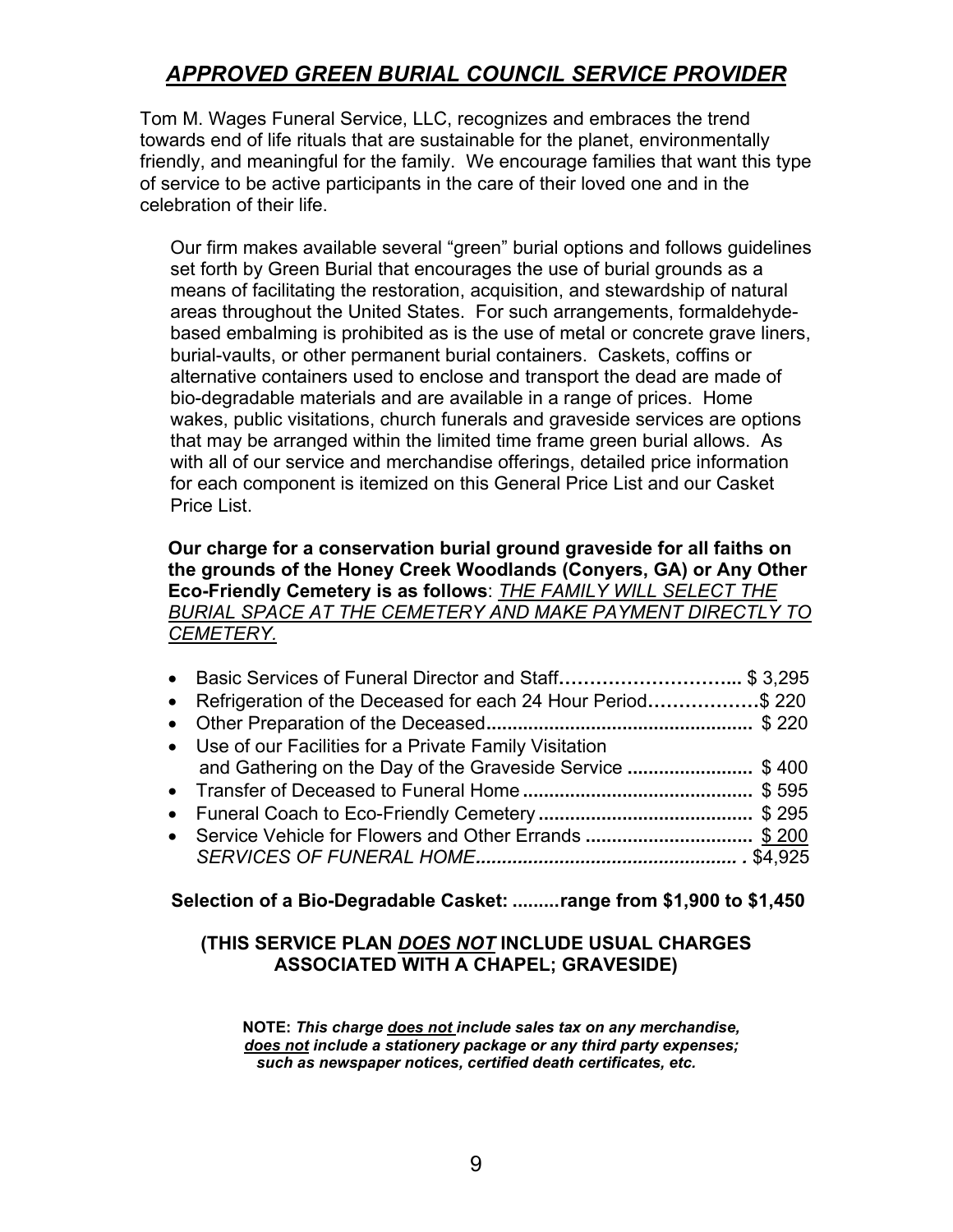| <b>SERVICE PLANS</b>                                                                                     | TRADITIONAL | <b>GRAVESIDE</b><br><b>SERVICE</b> | <b>IMMEDIATE</b><br><b>BURIAL</b> | <b>CEREMONIAL</b><br><b>CREMATION</b><br>NON | <b>FORWARDING</b> | RECEIV ING | INTERNATIONAL<br><b>SHIPPING</b>             |
|----------------------------------------------------------------------------------------------------------|-------------|------------------------------------|-----------------------------------|----------------------------------------------|-------------------|------------|----------------------------------------------|
| <b>Basic Services of Funeral</b><br>Director & Staff                                                     | 3,995       | 3795                               |                                   |                                              |                   |            | 3,995                                        |
| <b>Reduced Basic Services of</b><br><b>Funeral Director &amp; Staff</b>                                  |             |                                    | 2,495                             |                                              |                   | 2,795      |                                              |
| Minimum Basic Services of<br><b>Funeral Director &amp; Staff</b>                                         |             |                                    |                                   | 1,195                                        | 1,495             |            |                                              |
| Embalming                                                                                                | 990         | 990                                |                                   |                                              | 990               |            | 990                                          |
| Other Preparation of the<br>Deceased                                                                     | 220         | 220                                | 220                               | 220                                          |                   | 220        | 220                                          |
| Visitation / Gathering                                                                                   | 300         | 300                                |                                   |                                              |                   |            |                                              |
| <b>Funeral Service/Ceremony</b><br><b>Additional \$200 per 2 hours</b>                                   | 300         |                                    |                                   |                                              |                   |            |                                              |
| <b>Memorial Service</b>                                                                                  |             |                                    |                                   |                                              |                   |            |                                              |
| <b>Graveside Service</b>                                                                                 |             | 300                                |                                   |                                              |                   |            |                                              |
| <b>Transfer of Deceased to</b><br><b>Funeral Home</b>                                                    | 695         | 695                                | 695                               | 695                                          | 695               | 695        | 695                                          |
| <b>Funeral Coach To Final</b><br>Destination                                                             | 295         | 295                                | 295                               |                                              |                   | 295        |                                              |
| Utility Vehicle used to secure<br>Death Certificate & Permit<br>Documents & or Flower<br><b>Delivery</b> | 200         | 200                                |                                   | 200                                          |                   |            | 200                                          |
| <b>Cremation Fee</b>                                                                                     |             |                                    |                                   | 595                                          |                   |            |                                              |
| <b>Transfer of Deceased to</b><br>Atlanta Int. Airport                                                   |             |                                    |                                   |                                              | 395               |            | 395                                          |
| <b>Combination Shipping</b><br><b>Container for Forwarding of</b><br>Deceased                            |             |                                    |                                   |                                              | 175               |            | 695 Ziegler<br>Case<br>$+450$ Int'l<br>Cont. |
|                                                                                                          |             |                                    |                                   |                                              |                   |            |                                              |
| <b>TOTAL</b>                                                                                             | 6,995       | 6,795                              | 4,005                             | 2,905                                        | 3,750             | 4,005      | 7,640                                        |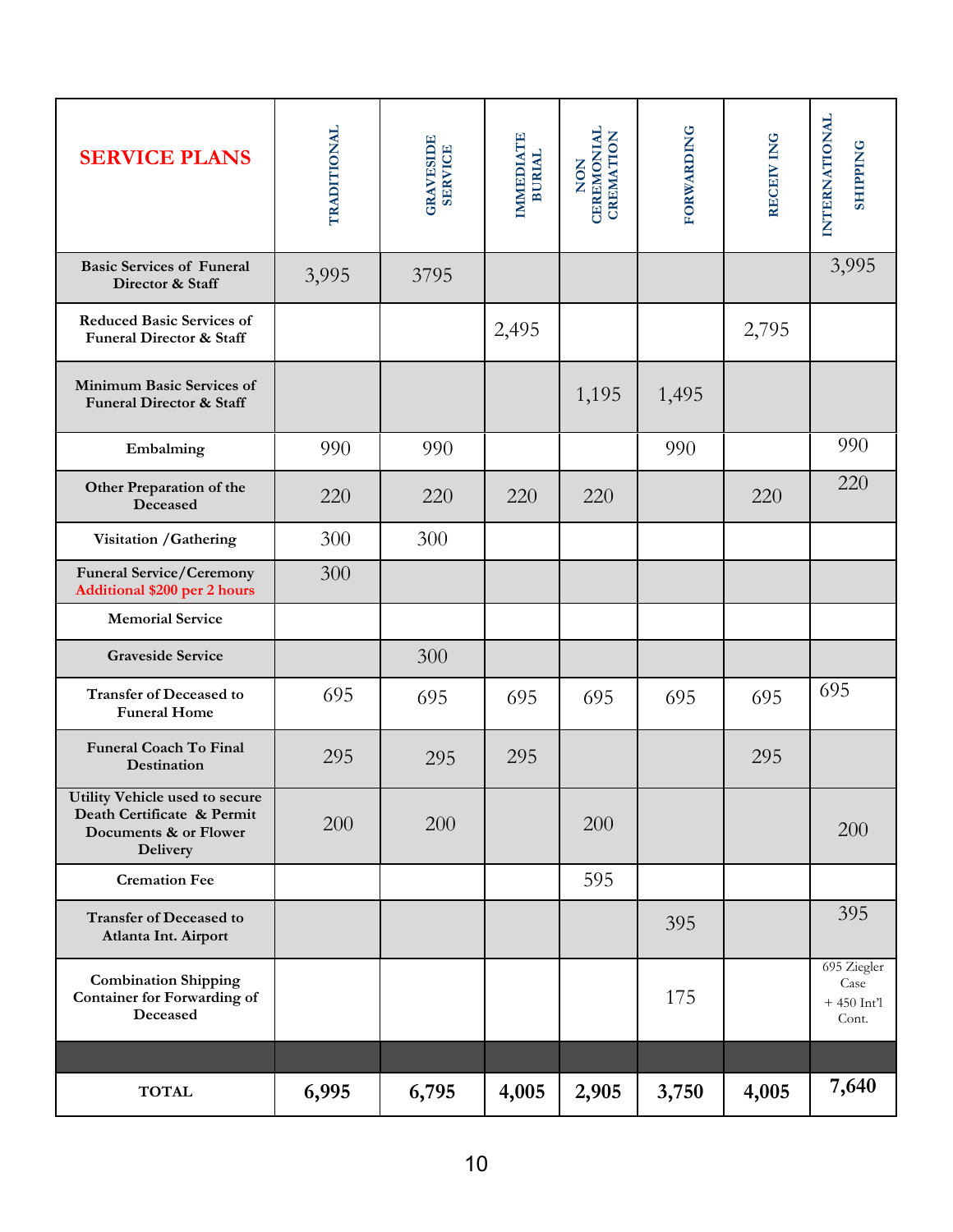| <b>CREMATION PLANS</b>                                                                                               | Ceremonial<br>Tribute Plan                                   | Celebration<br>Graveside Service | Gathering of<br>Remembrance | Non Ceremonial<br>Cremation |
|----------------------------------------------------------------------------------------------------------------------|--------------------------------------------------------------|----------------------------------|-----------------------------|-----------------------------|
| <b>Reduced Basic Services of</b><br><b>Funeral Directors &amp; Staff</b>                                             | 3,695                                                        | 3,695                            | 3,695                       | 1,195                       |
| <b>Crematory Charge &amp;</b><br><b>Cremation Permit</b>                                                             | 595                                                          | 595                              | 595                         | 595                         |
| <b>Local Transportation of Deceased</b><br>& All Necessary Auto Equipment                                            | 695                                                          | 695                              | 695                         | 695                         |
| <b>Utility Vehicle used</b><br>to secure Death Certificate &<br>Permit Documents & or Flower<br><b>Delivery</b>      | 200                                                          | 200                              | 200                         | 200                         |
| <b>Funeral Coach to Final</b><br><b>Cemetery/Destination</b>                                                         |                                                              | 295                              |                             |                             |
| <b>Embalming &amp; Prep. For Viewing</b>                                                                             | 990                                                          |                                  |                             |                             |
| <b>Preparation &amp; Care for</b><br><b>Identification Purposes,</b><br>Handling embalmed or<br>unembalmed remains   | 220                                                          | 220                              | 220                         | 220                         |
| Visitation/Gathering                                                                                                 | 300                                                          | 300                              | 300                         |                             |
| <b>Ceremony at Chapel/Cemetery</b><br><b>Place of Worship</b><br><b>Additional \$200 per 2 hours</b>                 | 300                                                          |                                  | 300                         |                             |
| <b>Graveside Services</b>                                                                                            |                                                              | 300                              |                             |                             |
| <b>Servicing of Gravesite</b><br>Tent/Chairs/Other Equipment                                                         |                                                              | 695                              |                             |                             |
| <b>TOTAL FOR SERVICES</b>                                                                                            | \$6,995                                                      | 6,995                            | \$6,005                     | \$2,905                     |
| <b>Cremation Container</b>                                                                                           | 995<br>(Rental Casket)                                       | 195<br>Transporter               | 195<br>Transporter          | 195<br>Transporter          |
| <b>Cremation Urn</b>                                                                                                 | 450<br>Heritage                                              | 450<br>Heritage                  | 295<br>Legacy               | 190<br>Tribute              |
| <b>Cremation Urn Vault</b>                                                                                           |                                                              | 560<br>Venetian                  |                             |                             |
| <b>Memory Package</b>                                                                                                | 595<br>Standard                                              | 595<br>Standard                  | 595<br>Standard             |                             |
| <b>TOTAL FOR MERCHANDISE</b>                                                                                         | \$2,040                                                      | \$1,800                          | \$1,085                     | \$385                       |
| <b>TOTAL FOR SERVICES &amp;</b><br><b>MERCHANDISE</b>                                                                | \$9,035                                                      | 8,795                            | \$7,090                     | \$3,290                     |
| <b>SAVINGS TO FAMILY</b>                                                                                             | $-300$                                                       | $-200$                           | $-200$                      | $-100$                      |
| THE TOTAL PLAN                                                                                                       | \$8,735                                                      | \$8,595                          | \$6,890                     | \$3,190                     |
| \$1,355 Celebration Graveside<br>Service may be added to a package<br>that does not already contain these<br>charges | <b>Funeral Coach for</b><br>a Church Service<br>Add \$195.00 |                                  |                             |                             |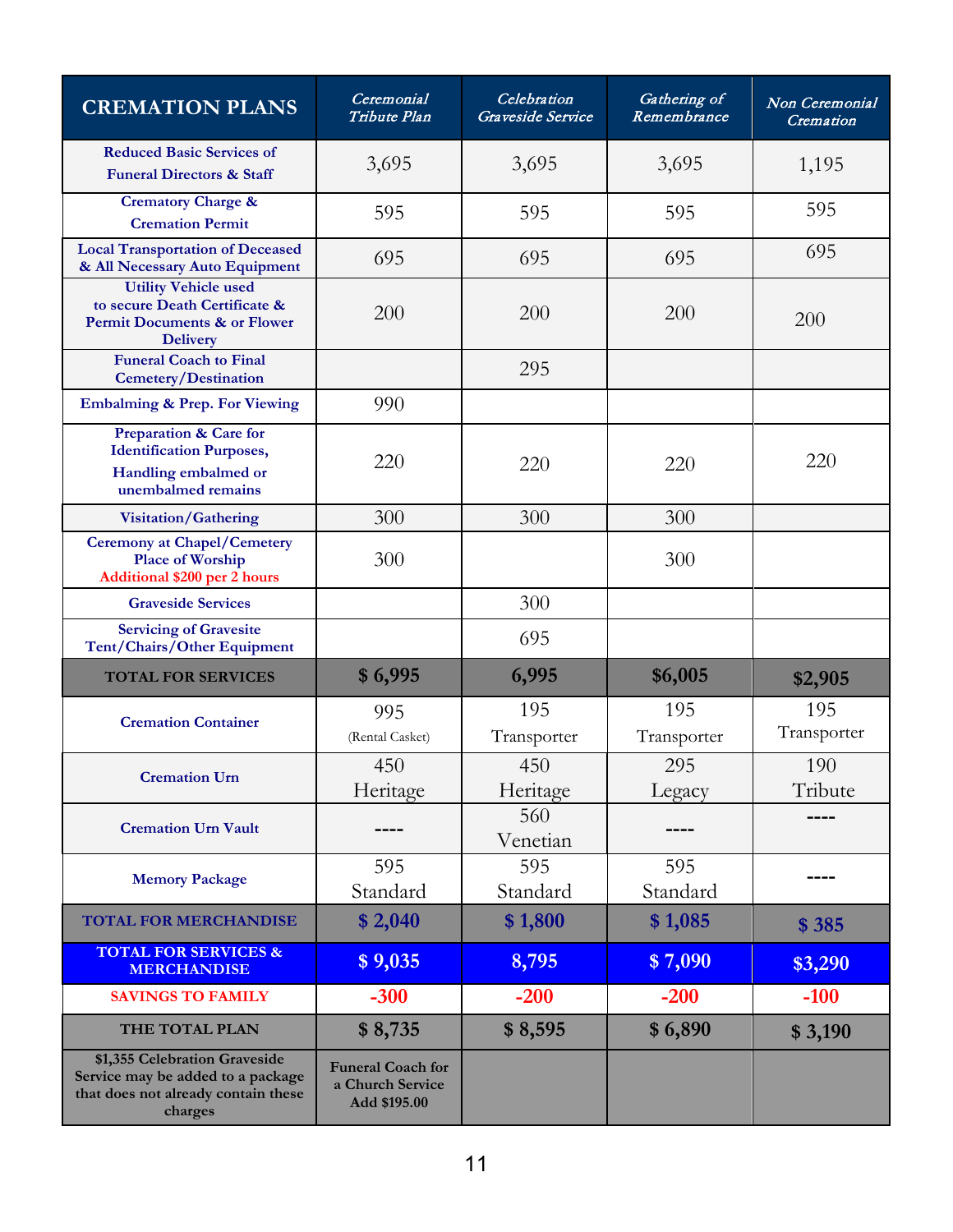

**Snellville Chapel** 3705 Highway 78 West Snellville, GA 30039 770/979-3200 Fax 770/979- 3204

wages-sne@wagesfuneralhome.com

### **[www.wagesfuneralhome.com](http://www.wagesfuneralhome.com/)**

# **Casket Price List**

**The[se prices are effective as of January 10,](http://www.wagesfuneralhome.com/) 2022 but [thereafter subject to](http://www.wagesfuneralhome.com/) change without notice.**

| <b>Casket Name</b>                                                                                           | <b>Interior Lining</b>              | <b>Exterior Material</b> | <b>Price</b> |
|--------------------------------------------------------------------------------------------------------------|-------------------------------------|--------------------------|--------------|
|                                                                                                              | <b>Bronze Caskets - Non Rusting</b> |                          |              |
| <the harrison<="" td=""><td><b>Beige Velvet</b></td><td><b>Solid Bronze</b></td><td>\$8,495</td></the>       | <b>Beige Velvet</b>                 | <b>Solid Bronze</b>      | \$8,495      |
| >The Imperial Platinum                                                                                       | <b>Blue Velvet</b>                  | <b>Solid Bronze</b>      | \$6,995      |
| >The Spruce Blue                                                                                             | <b>Blue Velvet</b>                  | <b>Solid Bronze</b>      | \$8,495      |
| >Crown Bronze                                                                                                | <b>Beige Velvet</b>                 | <b>Solid Bronze</b>      | \$5,995      |
| >The Purity Bronze                                                                                           | <b>Pink Velvet</b>                  | <b>Solid Bronze</b>      | \$5,995      |
|                                                                                                              | <b>Copper Caskets - Non Rusting</b> |                          |              |
| <lincoln copper<="" td=""><td><b>Beige Velvet</b></td><td><b>Solid Copper</b></td><td>\$5,295</td></lincoln> | <b>Beige Velvet</b>                 | <b>Solid Copper</b>      | \$5,295      |
| <purity copper<="" td=""><td><b>Pink Velvet</b></td><td><b>Solid Copper</b></td><td>\$5,295</td></purity>    | <b>Pink Velvet</b>                  | <b>Solid Copper</b>      | \$5,295      |
|                                                                                                              | <b>Wood Caskets</b>                 |                          |              |
| >The Princeton                                                                                               | <b>Beige Velvet</b>                 | <b>Mahogany</b>          | \$10,900     |
| <the olympus<="" td=""><td><b>Beige Velvet</b></td><td><b>Mahogany</b></td><td>\$9,295</td></the>            | <b>Beige Velvet</b>                 | <b>Mahogany</b>          | \$9,295      |
| >The Senator                                                                                                 | <b>Beige Velvet</b>                 | <b>Mahogany</b>          | \$8,995      |
| >The Victoria                                                                                                | <b>Beige Velvet</b>                 | <b>Cherry</b>            | \$4,995      |
| >The Heritage                                                                                                | <b>Almond Linen</b>                 | <b>Poplar</b>            | \$4,995      |
| <the cameo="" rose<="" td=""><td><b>Pink Velvet</b></td><td><b>Poplar</b></td><td>\$4,995</td></the>         | <b>Pink Velvet</b>                  | <b>Poplar</b>            | \$4,995      |
| >The Liberty                                                                                                 | <b>Beige Velvet</b>                 | <b>Oak</b>               | \$4,595      |
| >The Wellington                                                                                              | <b>Beige Crepe</b>                  | <b>Poplar</b>            | \$3,995      |
| >The Florence                                                                                                | <b>Beige Crepe</b>                  | <b>Maple</b>             | \$4,295      |

**>The McKenzie Crepe Beige Crepe Poplar** \$ 3,995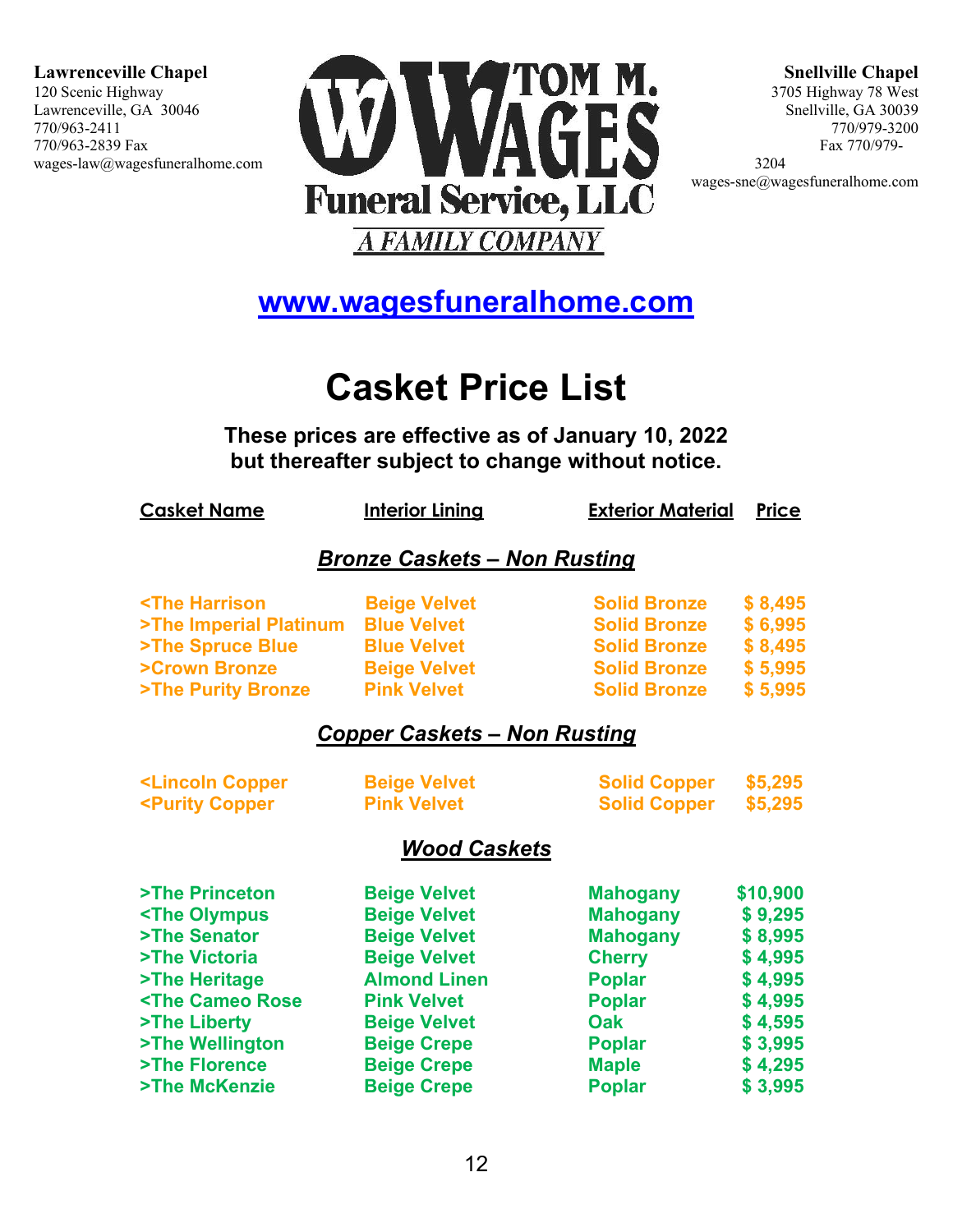### *Stainless Steel Caskets – Rust Resistant*

| >The Senator    | <b>White Velvet</b>      | <b>SST</b> | \$3,995  |
|-----------------|--------------------------|------------|----------|
| >The Sanctuary  | <b>Light Blue Velvet</b> | <b>SST</b> | \$3,995  |
| >The Veteran    | <b>White Velvet</b>      | <b>SST</b> | \$ 3,995 |
| >The Sable      | <b>Silver Velvet</b>     | <b>SST</b> | \$3,995  |
| >The Rose Petal | <b>Pink Velvet</b>       | <b>SST</b> | \$ 3,995 |

### *Carbon Steel Caskets*

| >The Crystal Blue                                                                                           | <b>Blue Crepe</b>        | 18 Ga. Steel       | \$3,495 |
|-------------------------------------------------------------------------------------------------------------|--------------------------|--------------------|---------|
| >The Ridgefield                                                                                             | <b>Silver Crepe</b>      | 18 Ga. Steel       | \$3,495 |
| >The Silver Rose                                                                                            | <b>Mauve Velvet</b>      | 18 Ga. Steel       | \$3,495 |
| >The Cameo Rose                                                                                             | <b>Pink Velvet</b>       | 18 Ga. Steel       | \$3,495 |
| >The Silver Pearl                                                                                           | <b>Silver Velvet</b>     | 18 Ga. Steel       | \$3,495 |
| >The Franklin Bronze                                                                                        | <b>Almond Velvet</b>     | 18 Ga. Steel       | \$3,495 |
| >The Monarch Blue                                                                                           | <b>Light Blue Velvet</b> | <b>18 Ga Steel</b> | \$3,495 |
| >The Advent                                                                                                 | <b>Light Blue Velvet</b> | <b>18 Ga Steel</b> | \$3,495 |
| <the franklin="" silver<="" td=""><td><b>White Crepe</b></td><td>20 Ga. Steel</td><td>\$2,495</td></the>    | <b>White Crepe</b>       | 20 Ga. Steel       | \$2,495 |
| <the copper<="" franklin="" td=""><td><b>Beige Crepe</b></td><td>20 Ga. Steel</td><td>\$2,495</td></the>    | <b>Beige Crepe</b>       | 20 Ga. Steel       | \$2,495 |
| <the blue<="" franklin="" td=""><td><b>Light Blue Crepe</b></td><td>20 Ga. Steel</td><td>\$2,495</td></the> | <b>Light Blue Crepe</b>  | 20 Ga. Steel       | \$2,495 |
| <the alex="" silver<="" td=""><td><b>White Crepe</b></td><td>20 Ga. Steel</td><td>\$1,495</td></the>        | <b>White Crepe</b>       | 20 Ga. Steel       | \$1,495 |
| <the alex="" copper<="" td=""><td><b>Rosetan Crepe</b></td><td>20 Ga. Steel</td><td>\$1,495</td></the>      | <b>Rosetan Crepe</b>     | 20 Ga. Steel       | \$1,495 |
|                                                                                                             |                          |                    |         |

### *Rental Cremation Caskets*

**Victoria Cherry Rental Beige Velvet Cherry \$ 995 Used during the viewing and/or ceremony prior to cremation. Includes a cardboard cremation insert with an interior.**

### *Cremation Caskets*

| <the claridge<="" th=""><th><b>Pink Crepe</b></th><th><b>Poplar</b></th><th>\$2,295</th></the>      | <b>Pink Crepe</b>    | <b>Poplar</b>     | \$2,295  |
|-----------------------------------------------------------------------------------------------------|----------------------|-------------------|----------|
| <the clivedon<="" td=""><td><b>Rosetan Crepe</b></td><td><b>Poplar</b></td><td>\$2,295</td></the>   | <b>Rosetan Crepe</b> | <b>Poplar</b>     | \$2,295  |
| <the longley<="" td=""><td><b>Blue Crepe</b></td><td><b>Fiberboard</b></td><td>\$1,795</td></the>   | <b>Blue Crepe</b>    | <b>Fiberboard</b> | \$1,795  |
| <the hastings<="" td=""><td><b>Pink Crepe</b></td><td><b>Fiberboard</b></td><td>\$1,795</td></the>  | <b>Pink Crepe</b>    | <b>Fiberboard</b> | \$1,795  |
| <the norfolk<="" td=""><td><b>Ivory Crepe</b></td><td><b>Fiberboard</b></td><td>\$1,795</td></the>  | <b>Ivory Crepe</b>   | <b>Fiberboard</b> | \$1,795  |
| <the denton<="" td=""><td><b>Rosetan Crepe</b></td><td><b>Cardboard</b></td><td>995</td></the>      | <b>Rosetan Crepe</b> | <b>Cardboard</b>  | 995      |
| <the sebring<="" td=""><td><b>Ivory Crepe</b></td><td><b>Cardboard</b></td><td>995<br/>S</td></the> | <b>Ivory Crepe</b>   | <b>Cardboard</b>  | 995<br>S |
| <the td="" union<=""><td><b>Ivory Crepe</b></td><td><b>Cardboard</b></td><td>995<br/>S</td></the>   | <b>Ivory Crepe</b>   | <b>Cardboard</b>  | 995<br>S |
|                                                                                                     |                      |                   |          |

### *Alternative Cremation Container*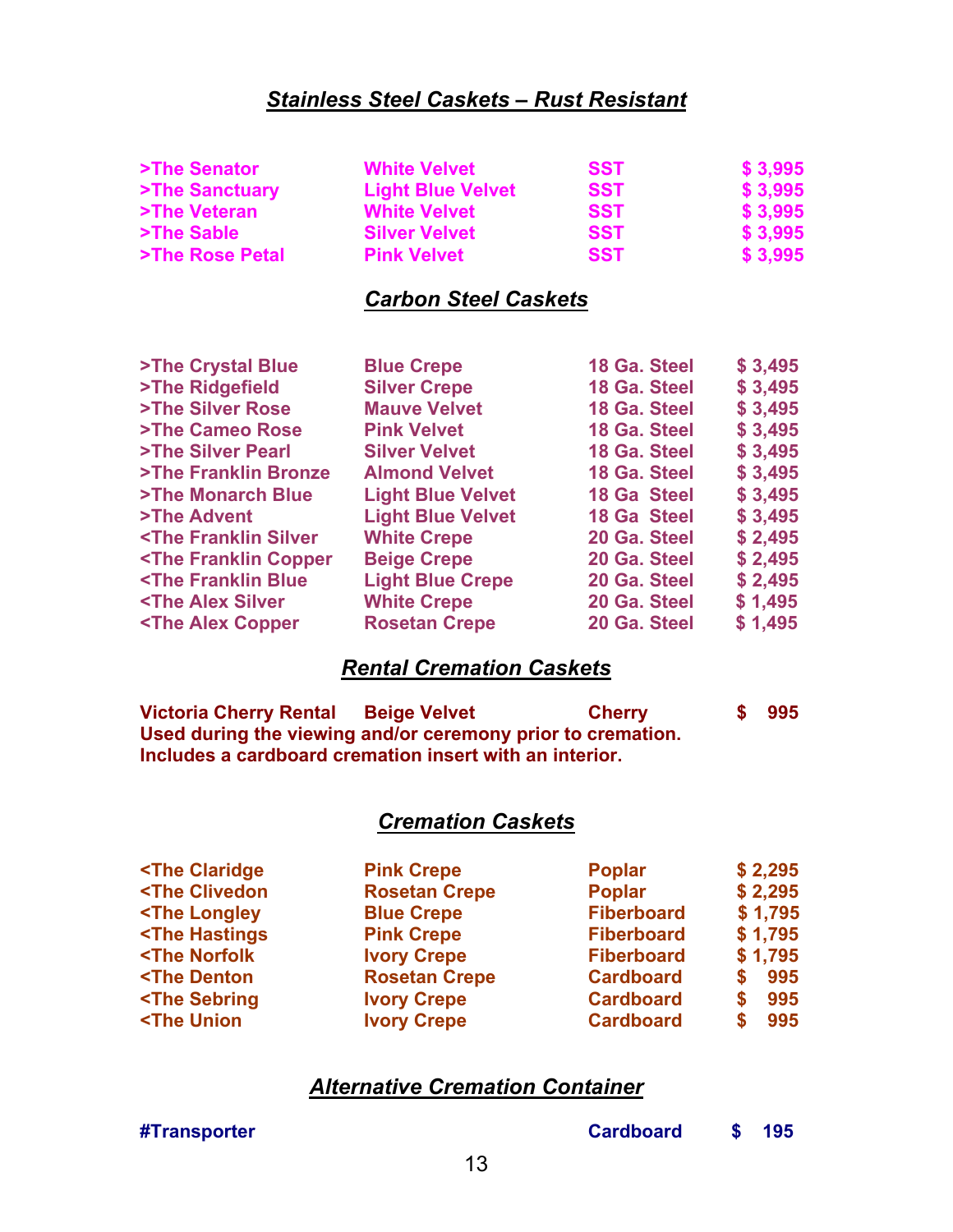### *Eco-Friendly Caskets for Cremation or Burial*

| *Willow Eco-Casket   | \$1,450 |
|----------------------|---------|
| *Seagrass Eco-Casket | \$1,850 |
| *Bamboo Eco-Casket   | \$1,900 |

**Eco-caskets that are not in stock and take 5-7 business days for delivery. These caskets are handmade and as a result may vary slightly in color and appearance. Each casket features a flat underside that provides added strength and facilitates transfer into funeral vehicles and/or a cremation chamber. Each casket is weight-tested to 300lbs. and is available in multiple sizes.**

#### **DISCLAIMER OF WARRANTIES**

**TOM M. WAGES FUNERAL SERVICE, LLC makes no representations or warranties regarding the caskets and containers listed above. The only warranties, expressed or implied, granted in connection with caskets and/or containers sold are the expressed written warranties, if any, extended by the manufacturers thereof. TOM M. WAGES FUNERAL SERVICE, LLC hereby expressly disclaims all warranties, expressed or implied, relating to the caskets and/or containers, including, but not limited to, the implied warranties or merchantability and fitness for a particular purpose.**

**Any descriptions stating "protective" or "non-protective" are the manufacturers. Although certain caskets and/or containers offered for sale by this funeral home establishment may be better quality construction and comprised of more durable material than others, neither this funeral home establishment nor any of its employees represents or implies that any casket will be air tight or water tight or will provide long term preservation of human remains.**

**MANUFACTURER DENOTATION**

**~Denotes Batesville Casket Company +Denotes Capital City Casket Company <Matthews/York Casket Company \*Denotes Passages International #Denotes Starmark Cremation Casket Company >Denotes Summit Casket Company ^Denotes Thacker Casket Company**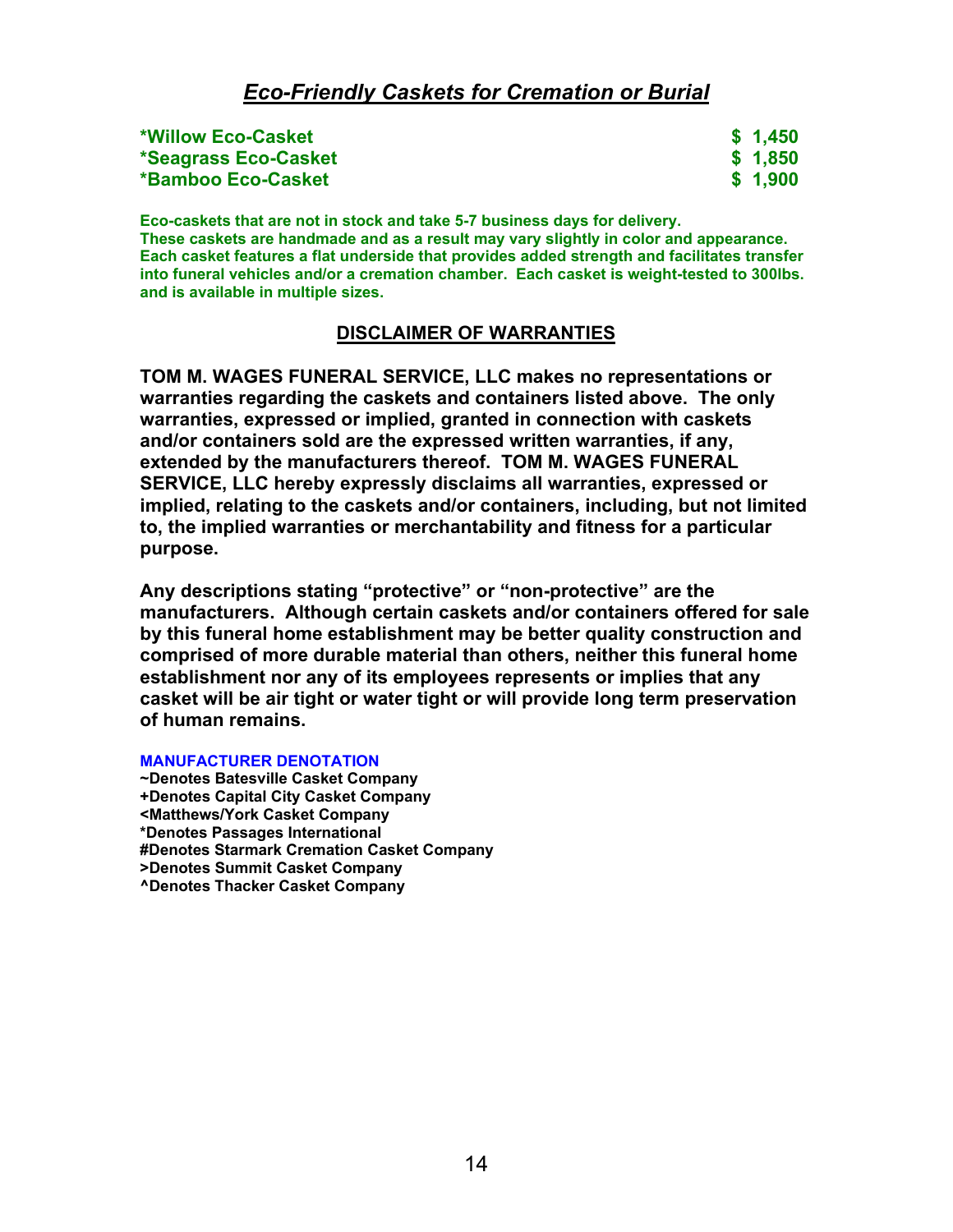

**Snellville Chapel** 3705 Highway 78 West Snellville, GA 30039 770/979-3200 Fax 770/979- 3204

wages-sne@wagesfuneralhome.com

### **[www.wagesfuneralhome.com](http://www.wagesfuneralhome.com/)**

# **Out[er Burial Container Price](http://www.wagesfuneralhome.com/) List**

**The[se prices are effective](http://www.wagesfuneralhome.com/) as of January 10, 2022 but thereafter [subject to change without no](http://www.wagesfuneralhome.com/)tice.**

**In most areas [of the country, state or loc](http://www.wagesfuneralhome.com/)al law does not require that you buy a container to surround the casket in the grave. However, many cemeteries re[quire that you have such a container so that th](http://www.wagesfuneralhome.com/)e grave will not sink in. Eithe[r a grave liner or a burial va](http://www.wagesfuneralhome.com/)ult will satisfy these requirements.**

### *CL[ASSIC METAL VAULTS](http://www.wagesfuneralhome.com/)*

*12 Gauge [Solid Bronze](http://www.wagesfuneralhome.com/)* **.......................................................... \$ 13,995 A truly magnificent metal vault made of 12 U.S. Standard Gauge Solid Bronze. This solid bronze vault offers natural corrosion resistance and timeless protection. Hand-brushed panels are fitted with coordinating hardware.** 

### *12 Gauge Solid Copper***........................................... \$ 10,995**

**This solid copper vault offers natural corrosion resistance and timeless protection. powder coated for a luxurious finish, this vault features hand-brushed panels fitted with coordinating hardware.** 

### 12 Gauge Stainless Steel ........................................................ **\$ 5,645 This nickel and chromium stainless steel vault features a luxurious powder-coated finish in pewter or copper with hand-brushed side and end panels. (Type 304, 18-8 stainless steel is used)**

12 Gauge Porcelain Enamel ............................................................... **\$ 3,495 Glass fused and enameled steel creates the timeless elegance of this porcelainized vault. The porcelain coating covers all vault surfaces. Blue, White or Walnut.** 

10 Gauge Aluminum .......................................................................... **\$ 3,495 Although manufactured of thick metal, this aluminum vault is light in weight. It has a glossy finish and coordinating powdered-coated hardware. Two-Tone Bronze, Two-Tone Rose, Two-Tone Blue or Two-Tone White.**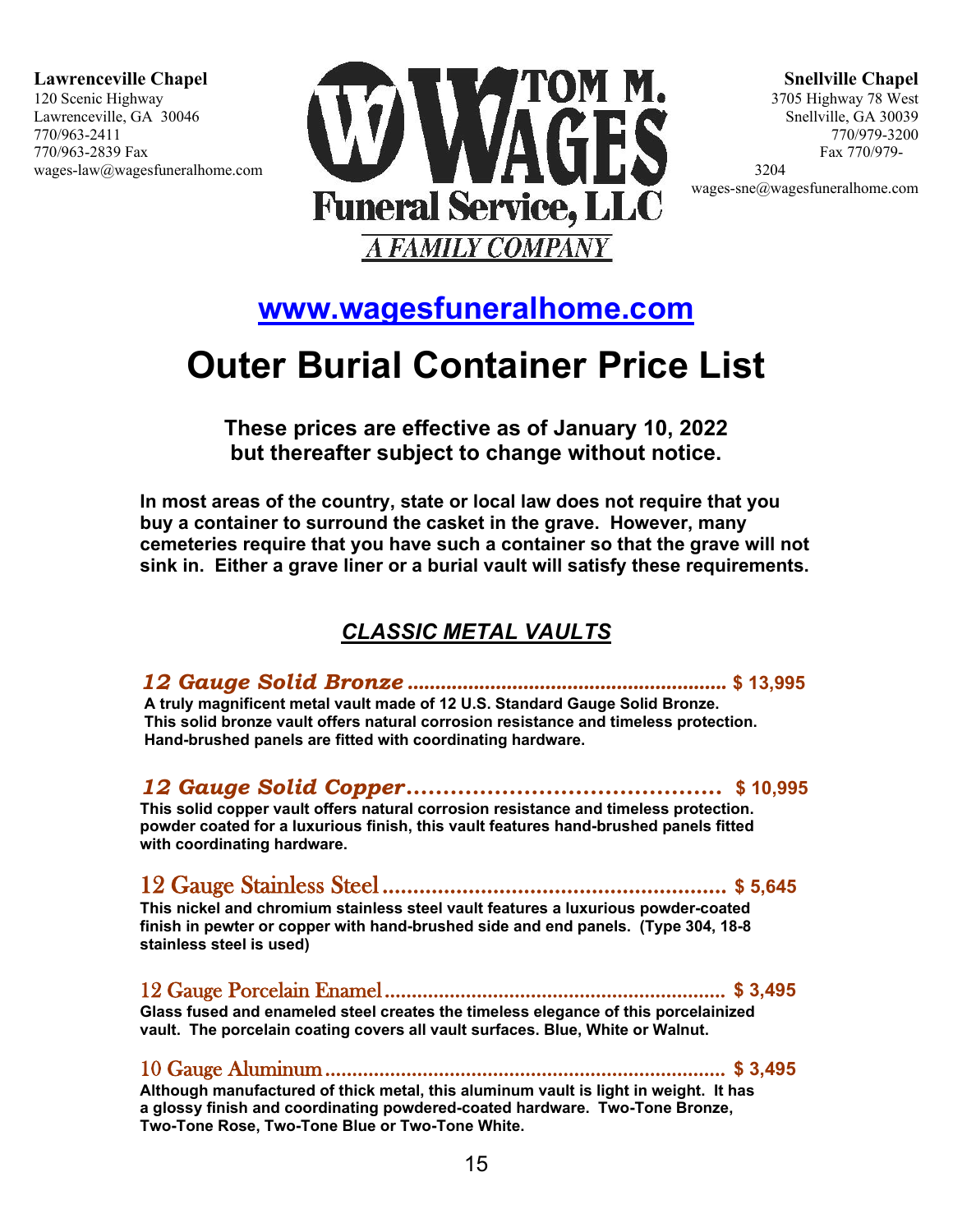| Decorated with attractive painted finish, this vault is hot dipped in zinc alloy to<br>extend the metal life of the vault. Silver, Bronze or Light Blue Finish. Also<br>available in 7 Gauge and 12 Gauge. |  |
|------------------------------------------------------------------------------------------------------------------------------------------------------------------------------------------------------------|--|
| Powder coated technology gives a luxurious finish to this vault. Pewter, Copper<br>or White Finish.                                                                                                        |  |
| Decorated with attractive painted finish, this vault is hot dipped in zinc alloy to<br>extend the metal life of the vault. Silver, Bronze or Light Blue Finish. Also<br>available in 7 Gauge and 10 Gauge. |  |
| This 10 gauge steel vault is treated with a baked-on finish and special top coating<br>for a distinctive random texture. Swing bar handles complete the vault. Copper<br>or Silver Finish.                 |  |
| This 12 gauge steel vault is treated with a baked-on finish and special top coating<br>for a distinctive random texture. Swing bar handles complete the vault. Copper<br>or Silver Finish.                 |  |

### *CONCRETE VAULTS*

### *PREMIUM*

**Triple Reinforced, Extra Heavy Concrete, 2 High Impact Liners**

*The Wilbert Bronze or The Doric Olympian Bronze***.............................. \$13,495**

 **The ultimate in outer burial container structural strength. Made of specially formulated high strength concrete in the base and cover. Enclosed in a seamless exterior liner. 32 ounce solid bronze interior liner. Patented bonding system that is used between all liners which produces the highest composite unit for a burial vault in the world. Weighs in excess of 3000 lbs. This container is for the family who desires the very best in strength and quality.**

### *STANDARD*

**Double Reinforced, Heavy Concrete, High Impact Metal Liner**

*Wilbert Bronze Triune or Doric Bronze Triune* ............................................ **\$ 5,395**

 **Extra heavy concrete construction, double reinforced with sheets of polished Bronze bonded to an ABS inner liner. Liner is one continuous piece and is epoxy bonded on all sides; closes on tongue and groove. Exterior is custom finished with choice of colors and has polished bronze bonded to concrete. There is a customized nameplate and emblem on top of vault.**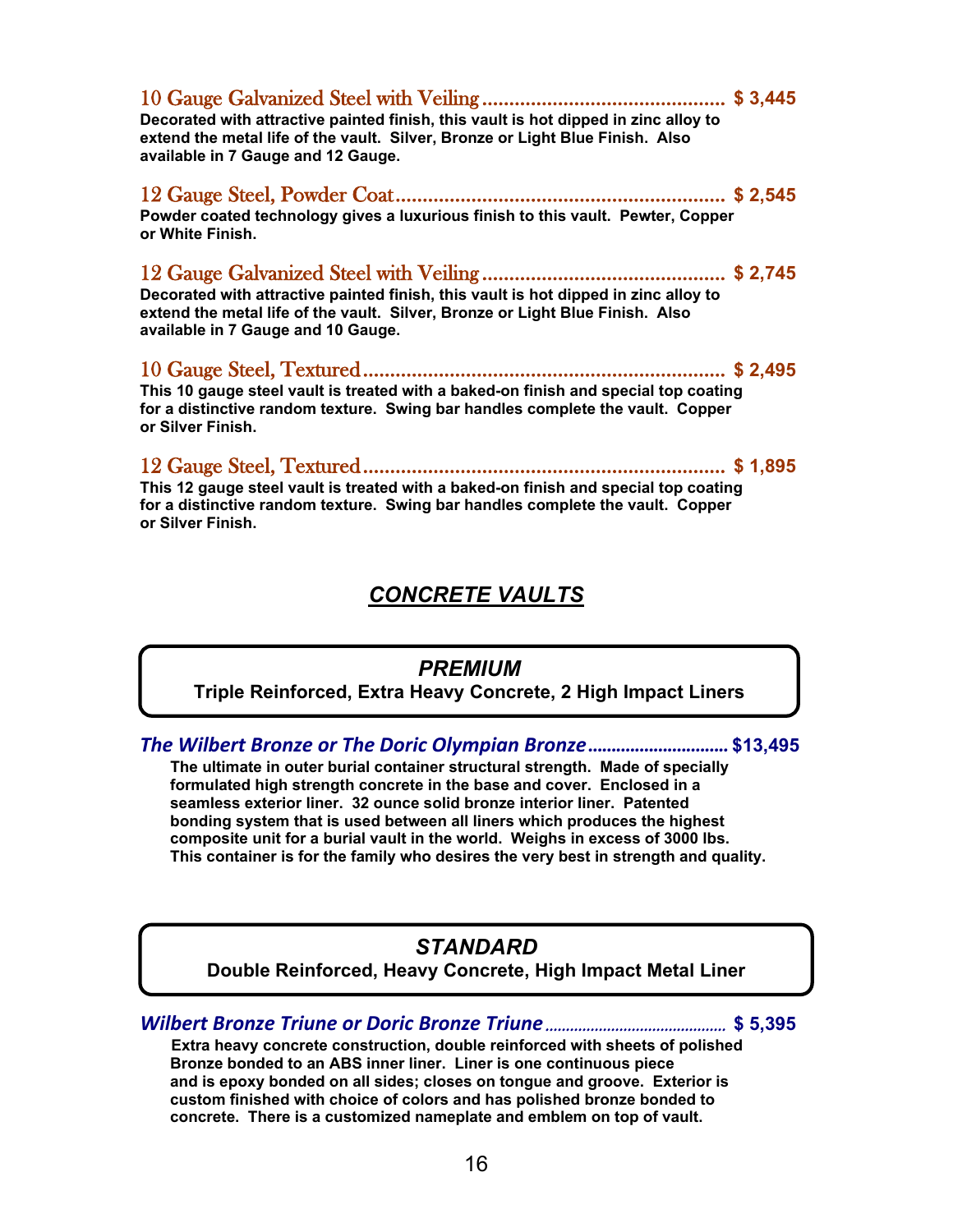*Wilbert Copper Triune or Doric Lydian Copper***........................... \$ 4,995 Same construction as the Bronze Triune but utilizes Copper instead of Bronze.** 

*Wilbert Stainless Steel Triune* **or Doric Athenian ......................... \$ 3,995 Same construction as the Bronze Triune and Copper Triune but with this outer burial container, stainless steel is used which "dollar for dollar" makes it one of the best "***values***" on the market today.**

### *Wilbert Stainless Steel Triune, Cameo Rose or Doric Athenian Floral***.... \$ 3,995**

**Same construction as the Stainless Steel Triune but the exterior is custom finished in white and pink with a customized nameplate of the deceased.**

#### *Wilbert Stainless Steel Triune, Veteran or Doric Athenian Military .....* **\$ 3,995**

 **Same construction as the Stainless Steel Triune Standard and Cameo Rose but the exterior shell is military blue with silver highlights with a customized nameplate of the deceased and a sculpted military emblem for the appropriate branch of service on top of vault.**

### *BASIC*

**Single Reinforced, Concrete, Synthetic lining with no Metal Liner** 

| Strongest of the single reinforced vaults with a "Marbelon" inner liner<br>(same material as NFL football helmets and telephone receivers are made of)<br>which is one continuous piece and is epoxy bonded on all sides; closes on<br>tongue and groove. Exterior is custom finished with choice of colors and the<br>carapace is "Marbelon" with a chapel window or cross design, bonded to concrete.<br>Customized nameplate of deceased on top of vault. 65 year warranty. |  |  |  |
|--------------------------------------------------------------------------------------------------------------------------------------------------------------------------------------------------------------------------------------------------------------------------------------------------------------------------------------------------------------------------------------------------------------------------------------------------------------------------------|--|--|--|
|                                                                                                                                                                                                                                                                                                                                                                                                                                                                                |  |  |  |
| Middle single reinforced vault with a polypropylene "strentex" inner liner<br>which is one continuous piece and is epoxy bonded on all sides, closes on<br>tongue and groove. Top and side are thicker than the Monticello. Exterior<br>is custom finished with choice color to match the casket. Customized<br>nameplate of deceased and choice of emblem on top of vault.<br>55 year warranty. Introduced in the 1960's.                                                     |  |  |  |
|                                                                                                                                                                                                                                                                                                                                                                                                                                                                                |  |  |  |
| Minimal of the single reinforced vault and is the lightest weight of the burial<br>Vaults. Strentex liner. Introduced in the 1960's.                                                                                                                                                                                                                                                                                                                                           |  |  |  |
|                                                                                                                                                                                                                                                                                                                                                                                                                                                                                |  |  |  |
| Veteran version of the Wilbert Monticello.                                                                                                                                                                                                                                                                                                                                                                                                                                     |  |  |  |
| <b>Concrete Box</b>                                                                                                                                                                                                                                                                                                                                                                                                                                                            |  |  |  |
|                                                                                                                                                                                                                                                                                                                                                                                                                                                                                |  |  |  |

**Concrete grave box which was designed in the 1920's.**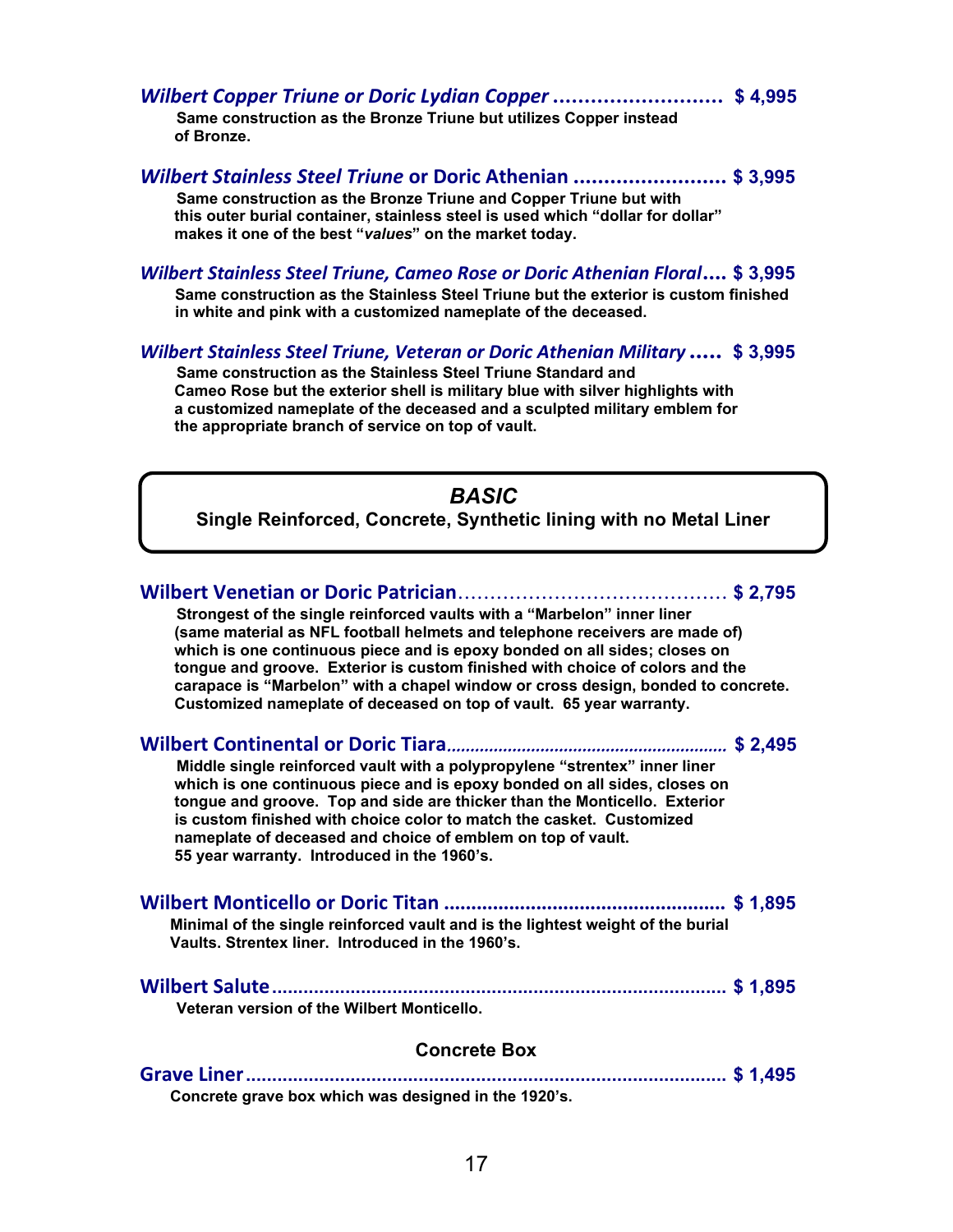*NOTE: Listed below are the two types of loads that routinely occur at most perpetual care cemeteries in our area.*

*(1) DYNAMIC LOAD*

*A dynamic load is a load that varies in intensity. This load is transferred to a burial vault as heavy cemetery equipment passes over the grave. The equipment used in cemeteries is much larger and heavier today. Some backhoes weigh close to 25,000 pounds.*

*(2) IMPACT LOAD*

*An impact load is produced by a mechanical tamper or the dropping of a backhoe bucket and delivers a very concentrated force through the soil. This has an extreme effect on a small area of the burial vault cover at shallow grave depths.*

### **DISCLAIMER OF WARRANTIES**

**TOM M. WAGES FUNERAL SERVICE, LLC makes no representations or warranties regarding the outer burial containers listed above. The only warranties, expressed or implied, granted in connection with the outer burial containers sold are the expressed written warranties, if any, extended by the manufacturers thereof. TOM M. WAGES FUNERAL SERVICE, LLC hereby expressly disclaims all warranties, expressed or implied, relating to the outer burial containers, including, but not limited to, the implied warranties of merchantability and fitness for a particular purpose.**

**Any descriptions stating "protective" or "non-protective" are the manufacturers. Although certain outer burial containers offered for sale by this funeral home establishment may be better quality construction and comprised of more durable material than others, neither this funeral home establishment nor any of its employees represents or implies that any outer burial container will be air tight or water tight or will provide long term preservation of human remains.**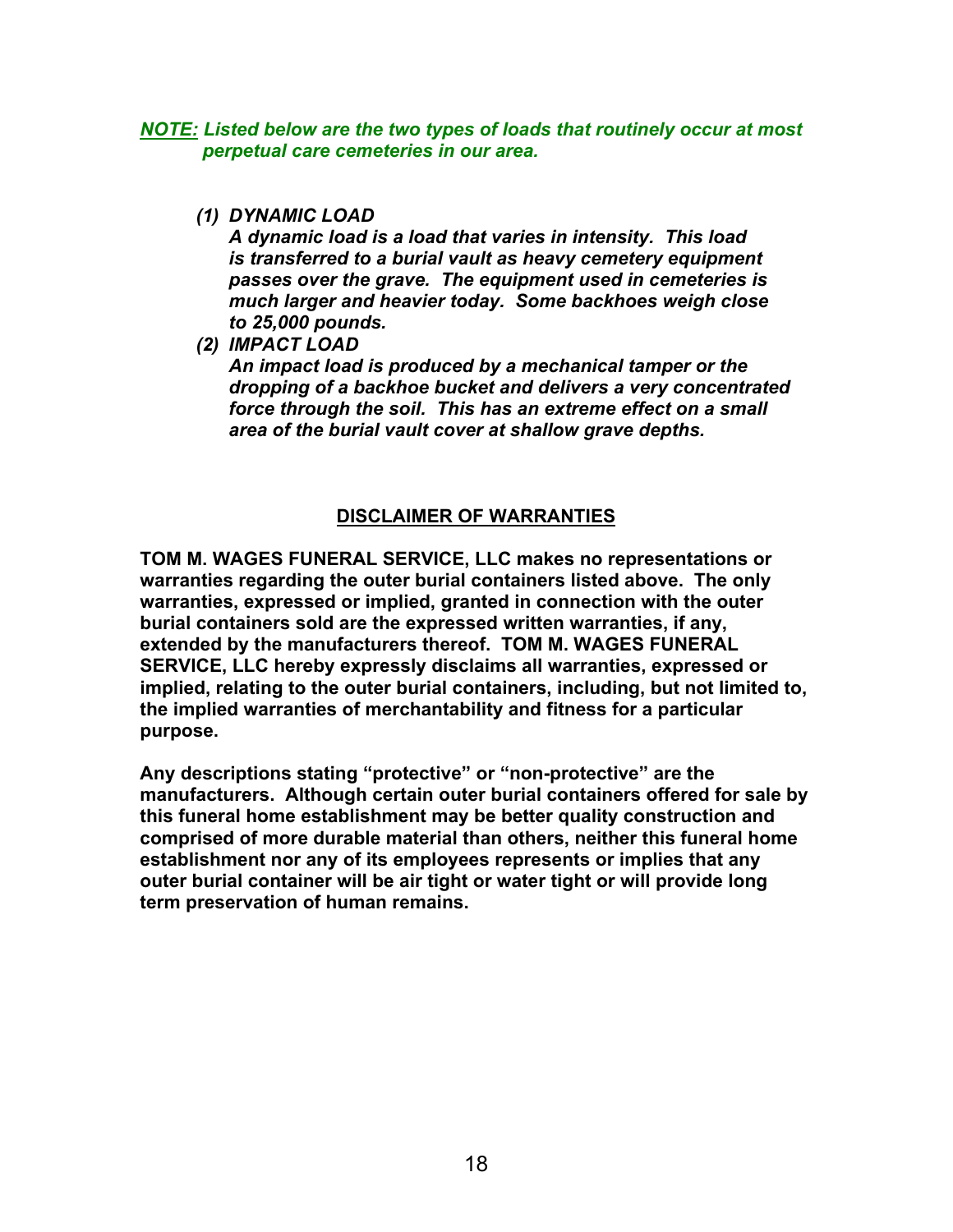

**Snellville Chapel** 3705 Highway 78 West Snellville, GA 30039 770/979-3200 Fax 770/979- 3204 wages-sne@wagesfuneralhome.com

**[www.wagesfuneralhome.com](http://www.wagesfuneralhome.com/)**

# **URN & URN VAULT PRICE LIST**

**These prices are effective as of January 10, 2022 but thereafter subject to change without notice.**

### *HERITAGE URNS AVAILABLE IN THE CEREMONIAL TRIBUTE SERVICE AND CELEBRATION GRAVESIDE SERVICE*

| <b>Urn Name</b>              | <b>Urn Description</b>             | Price |
|------------------------------|------------------------------------|-------|
| <b>Paragon Bouquet Chest</b> | <b>Glass Fusion</b>                | \$450 |
| <b>Essence Slate</b>         | <b>Black Cloisonné</b>             | \$450 |
| <b>Golden Butterfly</b>      | Golden Cloisonné                   | \$450 |
| <b>Orchid Burgundy</b>       | <b>Burgundy Resin</b>              | \$450 |
| <b>Autumn Leaves</b>         | <b>Medium Density Fiberboard</b>   | \$450 |
| <b>Artesian Pearl</b>        | <b>Pearl Color Alloy and Brass</b> | \$450 |

### *LEGACY URNS AVAILABLE IN THE GATHERING OF REMEMBRANCE*

| Urn Name                    | <b>Urn Description</b>           | Price |
|-----------------------------|----------------------------------|-------|
| <b>Rose Bouquet</b>         | <b>Floral Ceramic with Roses</b> | \$295 |
| <b>Pandan Palm</b>          | <b>Pandan Leaves</b>             | \$295 |
| <b>Glenwood Gray Marble</b> | <b>Gray Alloy and Brass</b>      | \$295 |
| <b>Classic Bronze</b>       | <b>Bronze Color Brass</b>        | \$295 |
| <b>Classic Pewter</b>       | <b>Pewter Color Brass</b>        | \$295 |
| <b>Natural Wood</b>         | <b>Medium Density Fiberboard</b> | \$295 |
| <b>Cherry Wood</b>          | <b>Medium Density Fiberboard</b> | \$295 |